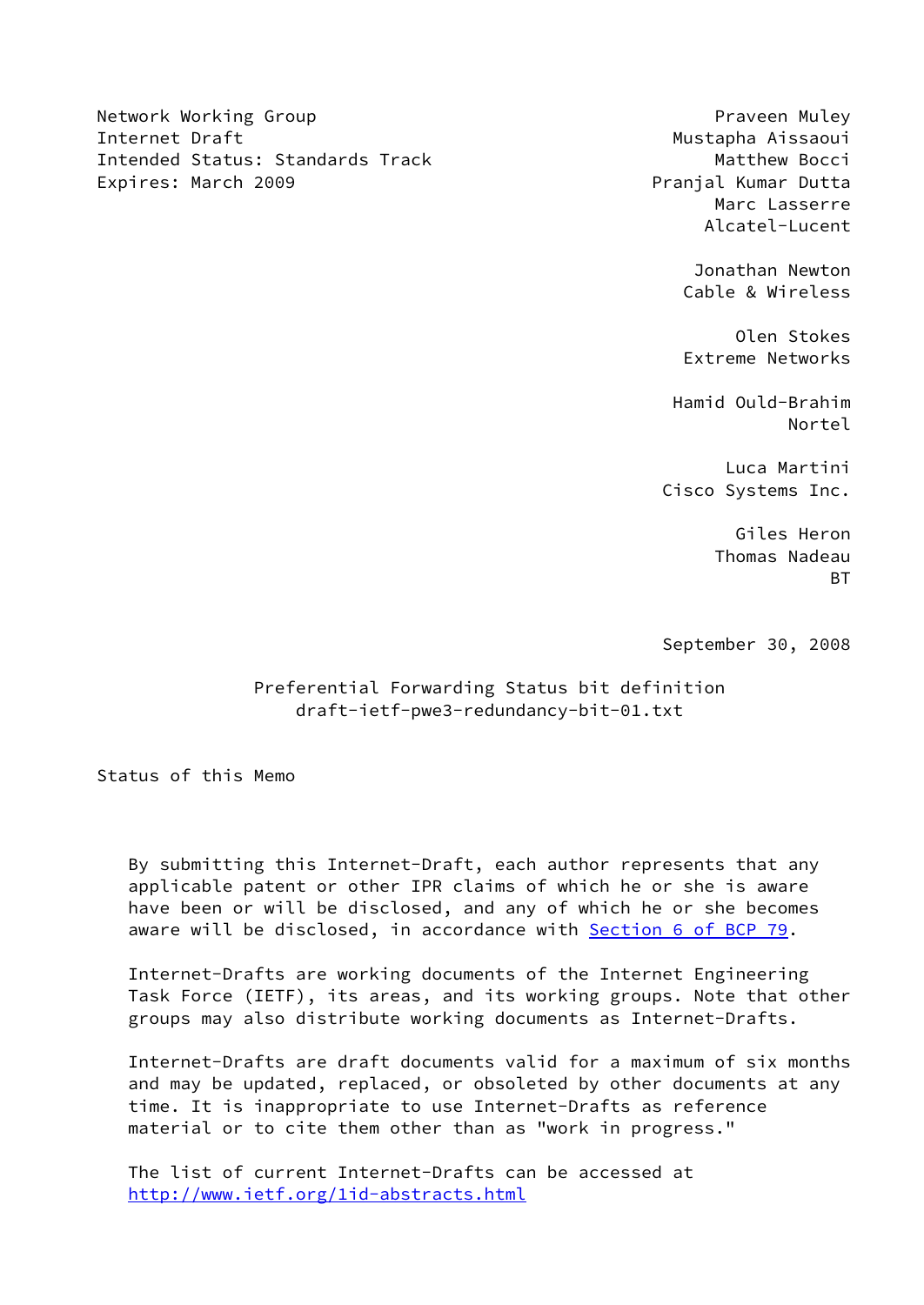Internet-Draft Preferential Forwarding Status Bit September 2008

 The list of Internet-Draft Shadow Directories can be accessed at <http://www.ietf.org/shadow.html>.

This Internet-Draft will expire on March 30, 2009.

#### Abstract

 This document describes a mechanism for standby status signaling of redundant PWs between their termination points. A set of redundant PWs is configured between PE nodes in SS-PW applications, or between T-PE nodes in MS-PW applications.

 In order for the PE/T-PE nodes to indicate the preferred PW path to forward to one another, a new status bit is needed to indicate a preferential forwarding status of active or standby for each PW in the redundancy set.

 In addition, a second status bit is defined to allow peer PE/T-PE nodes to coordinate a switchover operation of the PW/MS-PW path.

#### Conventions used in this document

 The key words "MUST", "MUST NOT", "REQUIRED", "SHALL", "SHALL NOT", "SHOULD", "SHOULD NOT", "RECOMMENDED", "MAY", and "OPTIONAL" in this document are to be interpreted as described in  $RFC-2119$  [\[1](#page-19-0)].

Table of Contents

| 5. Signaling procedures of PW State Transition10                    |
|---------------------------------------------------------------------|
| $5.1$ . PW Standby notification procedures in Independent mode $10$ |
| 5.2. PW Standby notification procedures in Master/Slave mode11      |
|                                                                     |
|                                                                     |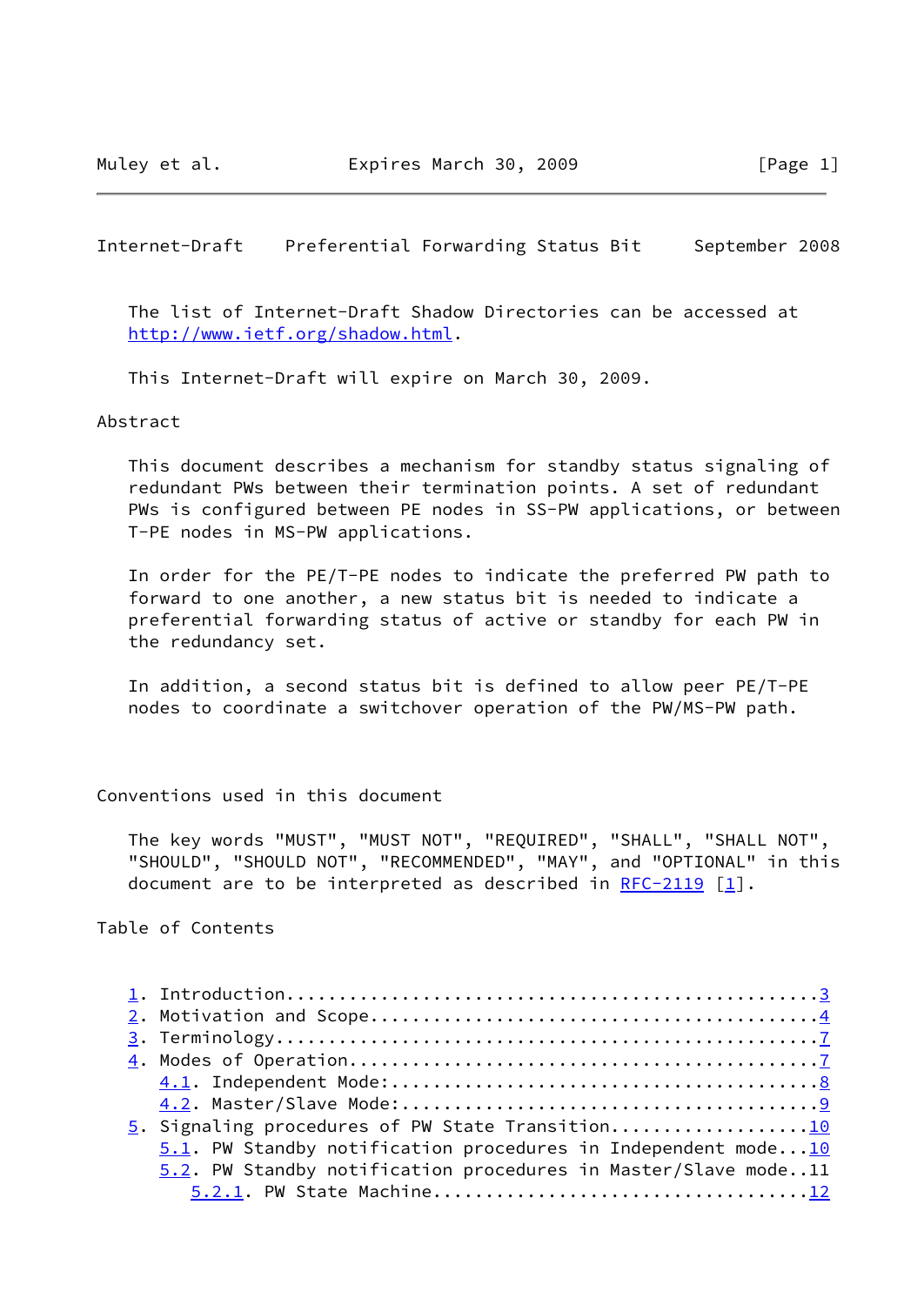| 5.3. Coordination of PW Path Switchover14         |  |
|---------------------------------------------------|--|
| $5.3.1$ . Procedures at the requesting endpoint15 |  |
| $5.3.2$ . Procedures at the receiving endpoint16  |  |
| 6. Applicability and Backward Compatibility17     |  |
|                                                   |  |
|                                                   |  |

| Muley et al. |  |  |
|--------------|--|--|
|              |  |  |

Expires March 30, 2009 [Page 2]

## <span id="page-2-1"></span>Internet-Draft Preferential Forwarding Status Bit September 2008

| 8.1. Status Code for PW Preferential Forwarding Status17      |
|---------------------------------------------------------------|
| 8.2. Status Code for PW Request Switchover Status18           |
|                                                               |
|                                                               |
|                                                               |
|                                                               |
| 11. Appendix $A$ - Applications of PW Redundancy Procedures19 |
| 11.1. One Multi-homed CE with single SS-PW redundancy19       |
| 11.2. Multiple Multi-homed CEs with single SS-PW redundancy21 |
| 11.3. Multi-homed CE with MS-PW redundancy22                  |
| 11.4. Single Homed CE with MS-PW redundancy24                 |
| 11.5. PW redundancy between H-VPLS MTU-s and PE-rs25          |
|                                                               |
|                                                               |
|                                                               |
|                                                               |
|                                                               |

# <span id="page-2-0"></span>[1](#page-2-0). Introduction

 In single-segment PW (SS-PW) services such as VPWS and VPLS, protection for the PW is provided by the PSN layer. This may be an RSVP-TE LSP with a FRR backup and/or an end-to-end backup LSP. There are however applications where PSN protection is insufficient to fully protect the PWE3 service and pseudowire redundancy is required. These scenarios are described in the PW redundancy and framework document  $[5]$ .

 In a VPWS service, this is used to provide access AC redundancy to a CE device which is dual-homed to target PE nodes. In a HVPLS service, this is used to provide access PW redundancy to the MTU device which is dual-homed to two PE-r devices. PSN protection mechanisms cannot protect against failure of the target PE node or the failure of the remote AC. These scenarios rely on a set of two or more pseudowires to protect a given PWE3 service. Only one of these pseudowires is used by the PEs to forward user traffic on at any given time. This is the active PW. The other PWs in the set are considered standby and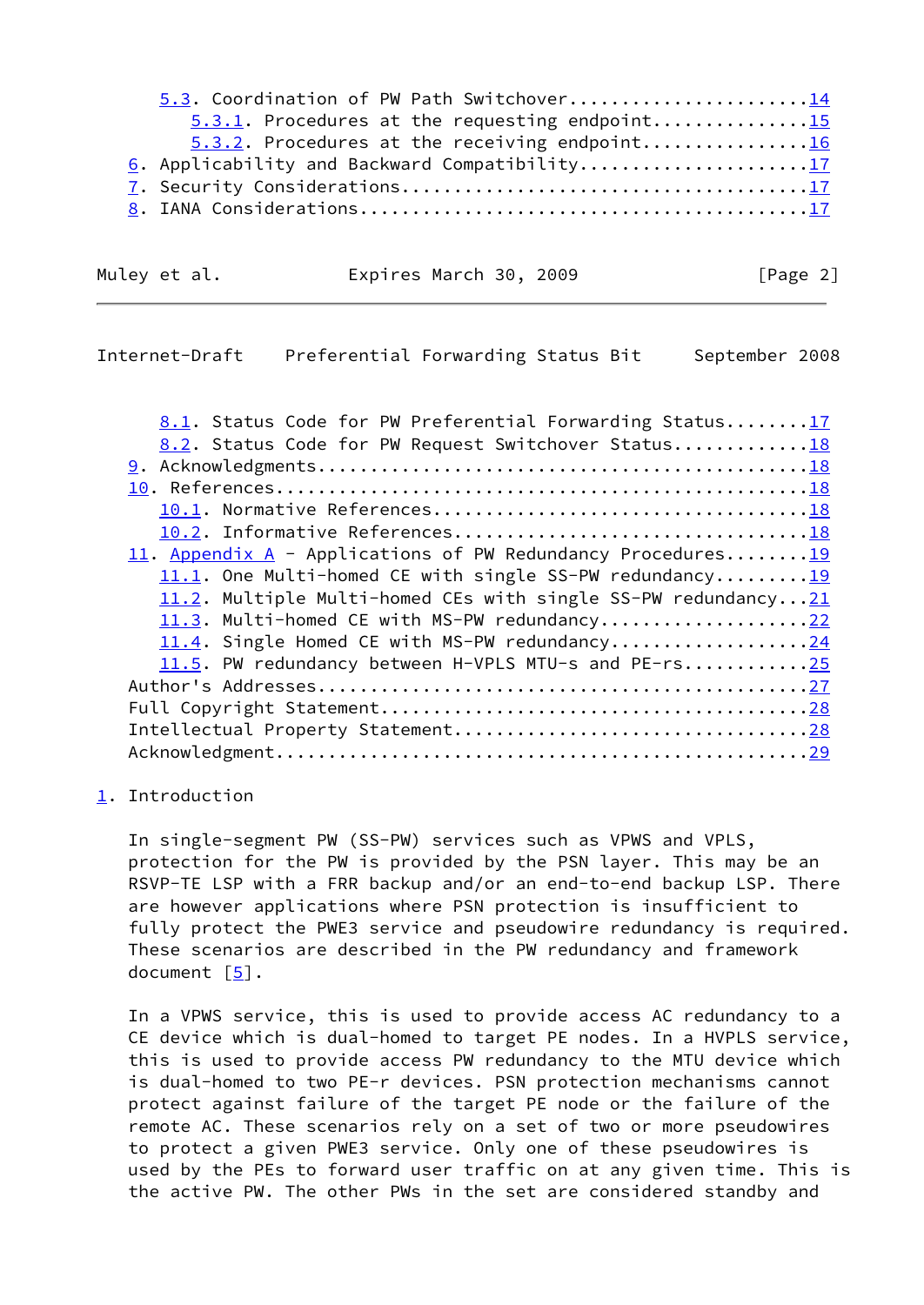are not used for forwarding unless they become active. In essence, this provides a 1:1 or N:1 PW protection with the possibility of multi-homing.

 In order to support access AC or access PW redundancy, at least one of the PEs on which a PW terminates must be different from that on which the primary PW terminates, as described in  $[5]$ . Figure 1 illustrates an application of Active and Standby PWs.

| Muley et al. | Expires March 30, 2009 |  | [Page 3] |
|--------------|------------------------|--|----------|
|--------------|------------------------|--|----------|

<span id="page-3-0"></span>Internet-Draft Preferential Forwarding Status Bit September 2008



Figure 1: Reference Model for PW Redundancy

 In multi-segment PW (MS-PW) applications, multiple MS-PWs are configured between a pair of T-PE nodes. The paths of these MS-PWs are diverse and are switched at different S-PE nodes. Only one of these MS-PWs is active at any given time. The others are put in standby. In these applications, 1:1 or N:1 PW redundancy is important to provide resilience in the event of failure of S-PE node since PSN protection mechanisms cannot, and the desire is that MS-PW based services have resiliency similar to that of SS-PW based services.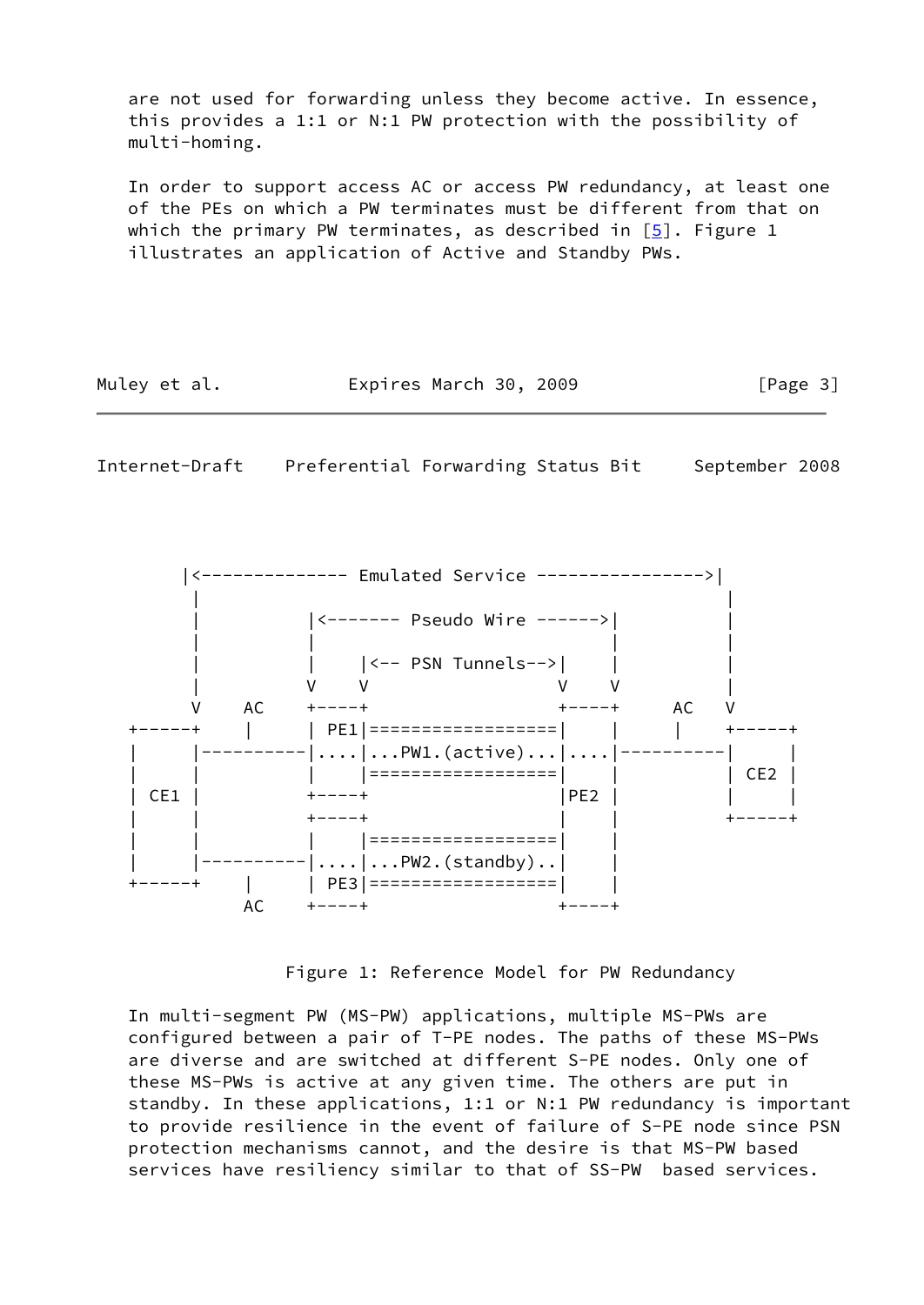This document specifies a new PW status bit to indicate the preferential forwarding status of the PW for the purpose of notifying the remote PE of the active/standby state of each PW in the redundancy set. This status bit is different from the operational status bits already defined in the PWE3 control protocol [\[2\]](#page-19-7). In addition, a second status bit is defined to allow peer PE/T-PE nodes to coordinate a switchover operation of the PW/MS-PW path.

<span id="page-4-0"></span>[2](#page-4-0). Motivation and Scope

The PWE3 control protocol  $\lceil 2 \rceil$  defines the following status codes in PW the status TLV to indicate the operational state for an AC and a PW:

0x00000000 - Pseudowire forwarding (clear all failures)

0x00000001 - Pseudowire Not Forwarding

|  | Muley et al. |  | Expires March 30, 2009 |  | [Page 4] |
|--|--------------|--|------------------------|--|----------|
|--|--------------|--|------------------------|--|----------|

Internet-Draft Preferential Forwarding Status Bit September 2008

0x00000002 - Local Attachment Circuit (ingress) Receive Fault

0x00000004 - Local Attachment Circuit (egress) Transmit Fault

0x00000008 - Local PSN-facing PW (ingress) Receive Fault

0x00000010 - Local PSN-facing PW (egress) Transmit Fault

The scenarios defined in  $[5]$  allow the provisioning of a primary PW and one or many secondary PWs in the same VPWS or VPLS service.

 A PE node makes a selection of which PW to activate at any given time for the purpose of forwarding user packets. This selection takes into account the local operational state of the PW as well as the remote operational state of the PW as indicated in the status bits of the PW it received from the peer PE node.

 In the absence of faults, all PWs are operationally UP both locally and remotely and a PE node needs to select a single PW to forward user packets to. This is referred to as the active PW. All other PWs will be in standby and must not be used to forward user packets.

 In order for both ends of the service to select the same PW for forwarding user packets, it is proposed that a PE node communicates a new status bit to indicate the forwarding state of a PW to its peer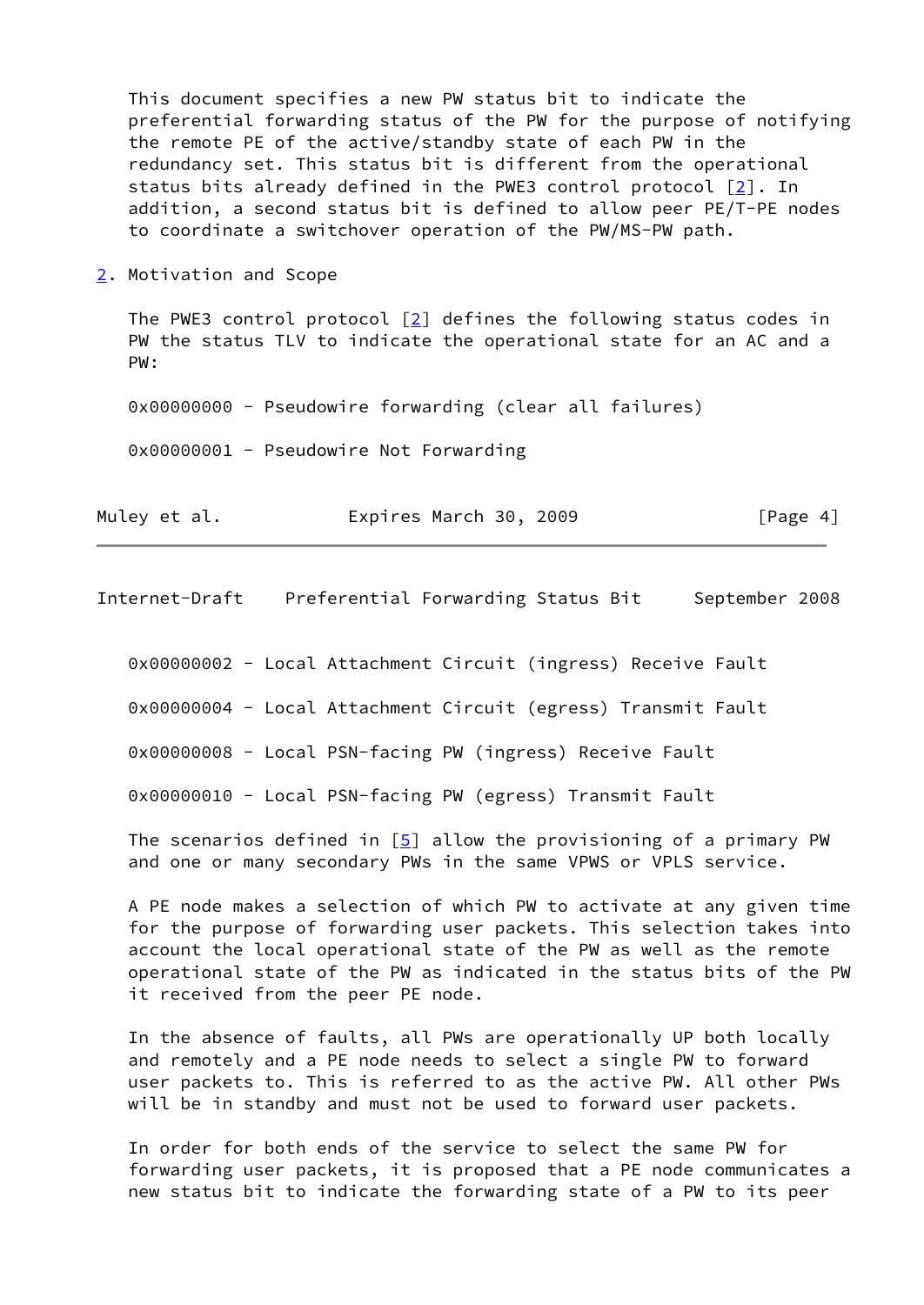PE node.

 In addition, a second status bit is defined to allow peer PE/T-PE nodes to coordinate a switchover operation of the PW/MS-PW path if required by the application.

 Together, the mechanisms described in this document achieve the following PW protection capabilities:

- a. A mandatory 1:1 PW protection with a single active PW and one standby PW. An active PW can forward data traffic and control plane traffic, such as OAM packets. A standby PW does not carry data traffic.
- b. An optional N:1 PW protection scheme with a single active PW and N standby PWs.
- c. An independent mode of operation in which each PW endpoint node uses its own local rule to select which PW it intends to activate at any given time and advertises it to the remote endpoints. Only a PW which is operationally UP and which indicated Active status bit locally and remotely is in the

| Muley et al. | Expires March 30, 2009 |  | [Page 5] |
|--------------|------------------------|--|----------|
|--------------|------------------------|--|----------|

Internet-Draft Preferential Forwarding Status Bit September 2008

 Active state and can be used to forward data packets. This is described in [Section 4.1](#page-7-1). .

- d. An optional mechanism to allow PW endpoints to coordinate the switchover to a given PW path by using an explicit request/acknowledgment switchover procedure. This mechanism is complementary to the Independent mode of operation and is described in [Section 5.3](#page-14-0). . This mechanism can be invoked manually by the user, effectively providing a manual switchover capability. It can also be invoked automatically to resolve a situation where the PW endpoints could not match the two directions of the PW.
- e. A Master/Slave mode in which one PW endpoint, the Master endpoint, selects and dictates to the other endpoint(s), the Slave endpoint(s), which PW to activate. This is described in [Section 4.2](#page-9-0). .
- f. Multi-homing of a CE device to two or more PE/T-PE nodes.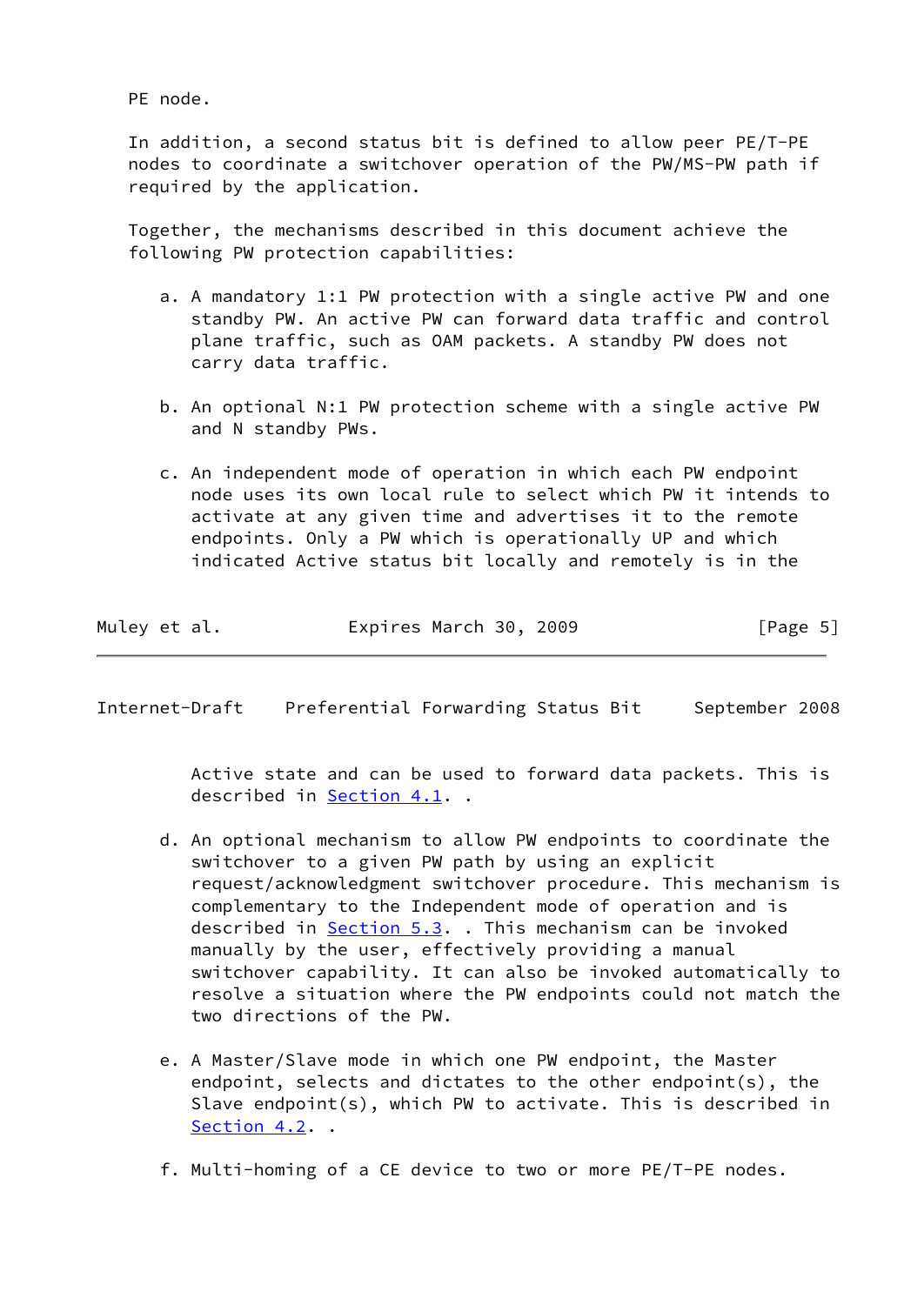- g. Multi-homing of a PE/T-PE node to two or more PE/T-PE nodes.
- h. Optionally, implementations can add support for precedence parameter to govern the selection of a PW when more than one PW qualify for the active state, as defined in sections [4.1](#page-7-1). and 4.2. The PW with the lowest precedence value has the highest priority. This is a local configuration parameter to the PW endpoint.
- i. Optionally, implementations can designate by configuration one PW in the 1:1 or N:1 set as a primary PW and the remaining as secondary PWs. If more than one PW qualify for the active state, as defined in sections  $4.1$ . and  $4.2$ ., a PE/T-PE node selects the primary PW in preference to a secondary PW. In other words, the primary PW has implicitly the lowest precedence value. Furthermore, implementations can provide the option to revert to the primary PW immediately after it comes back up or after the expiration of a delay. The PE/T-PE node can use the PW precedence parameter to select a secondary PW among many that qualify for active state.

Appendix A shows how the mechanisms described in this document are used to achieve the desired protection behavior for the scenarios described in the PW redundancy and framework document  $[5]$  $[5]$ .

| Muley et al. | Expires March 30, 2009 | [Page 6] |
|--------------|------------------------|----------|
|              |                        |          |

<span id="page-6-1"></span>Internet-Draft Preferential Forwarding Status Bit September 2008

### <span id="page-6-0"></span>[3](#page-6-0). Terminology

- UP PW: A PW which has been configured (label mapping exchanged between PEs) and is not in any of the PW defect states specified in  $[2]$  $[2]$ . Such a PW is available for forwarding traffic.
- DOWN PW: A PW that has either not been fully configured or has been and is in any of the PW defect states specified in [\[2](#page-19-7)]. Such a PW is not available for forwarding traffic.

Active PW: An UP PW used for forwarding user and OAM traffic.

 Standby PW: An UP PW that is not used for forwarding user traffic, but may forward OAM traffic.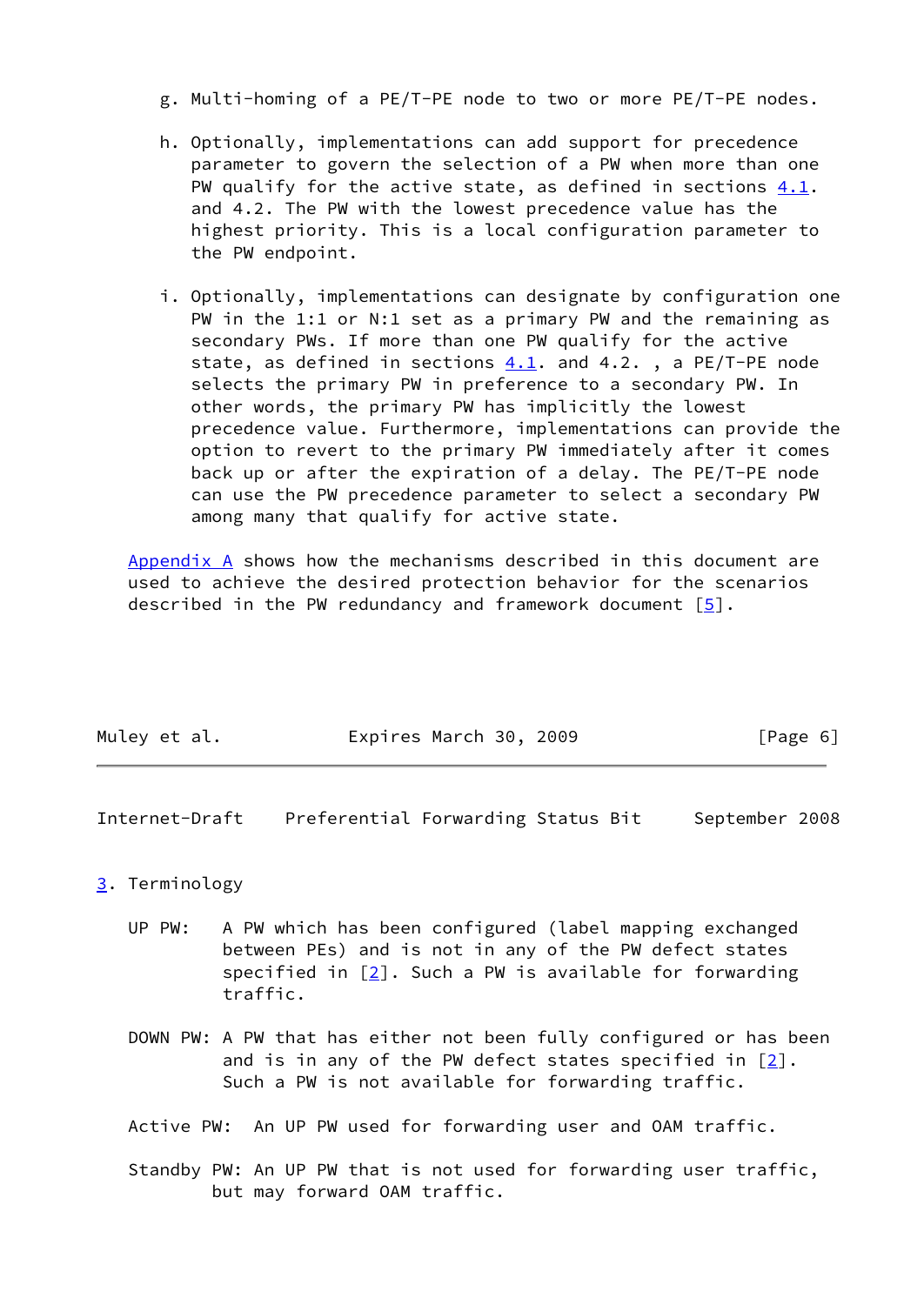- Primary PW: the PW which a PW endpoint activates in preference to any other PW when more than one PW qualify for active state. When the primary PW comes back up after a failure and qualifies for active state, the PW endpoint always reverts to it. The designation of Primary is performed by local configuration at the PW endpoint.
- Secondary PW: when it qualifies for active state, a Secondary PW is only selected if no Primary PW is configured or if the configured primary PW does not qualify for active state (e.g., is operationally Down). By default, a PW in a redundancy PW set is considered secondary. There is no Revertive mechanism among secondary PWs.
- PW Precedence: this is a configuration parameter that dictates the order in which a PW endpoint activates a PW among multiple PWs which qualify for active state. The lowest the precedence value, the highest is the priority of selecting the PW.
- PW Endpoint: A PE where a PW terminates on an NSP e.g. A SS-PW PE, an MS-PW T-PE, or a VPLS MTU or PE-r.
- <span id="page-7-0"></span>[4](#page-7-0). Modes of Operation

 There are two modes of operation for the use of the PW preferential forwarding status bits:

- o Independent mode
- o Master/Slave mode.

| Muley et al. | Expires March 30, 2009 | [Page 7] |
|--------------|------------------------|----------|
|--------------|------------------------|----------|

<span id="page-7-2"></span>Internet-Draft Preferential Forwarding Status Bit September 2008

#### <span id="page-7-1"></span>[4.1](#page-7-1). Independent Mode:

 PW endpoint nodes independently select which PW they intend to make active and which PWs they intend to make standby. They advertise the corresponding Active/Standby forwarding state for each PW. Each PW endpoint compares local and remote status and uses the PW that is operationally UP at both endpoints and that shows Active states at both the local and remote endpoint.

If more than one PW qualify for the Active state, and the PW endpoint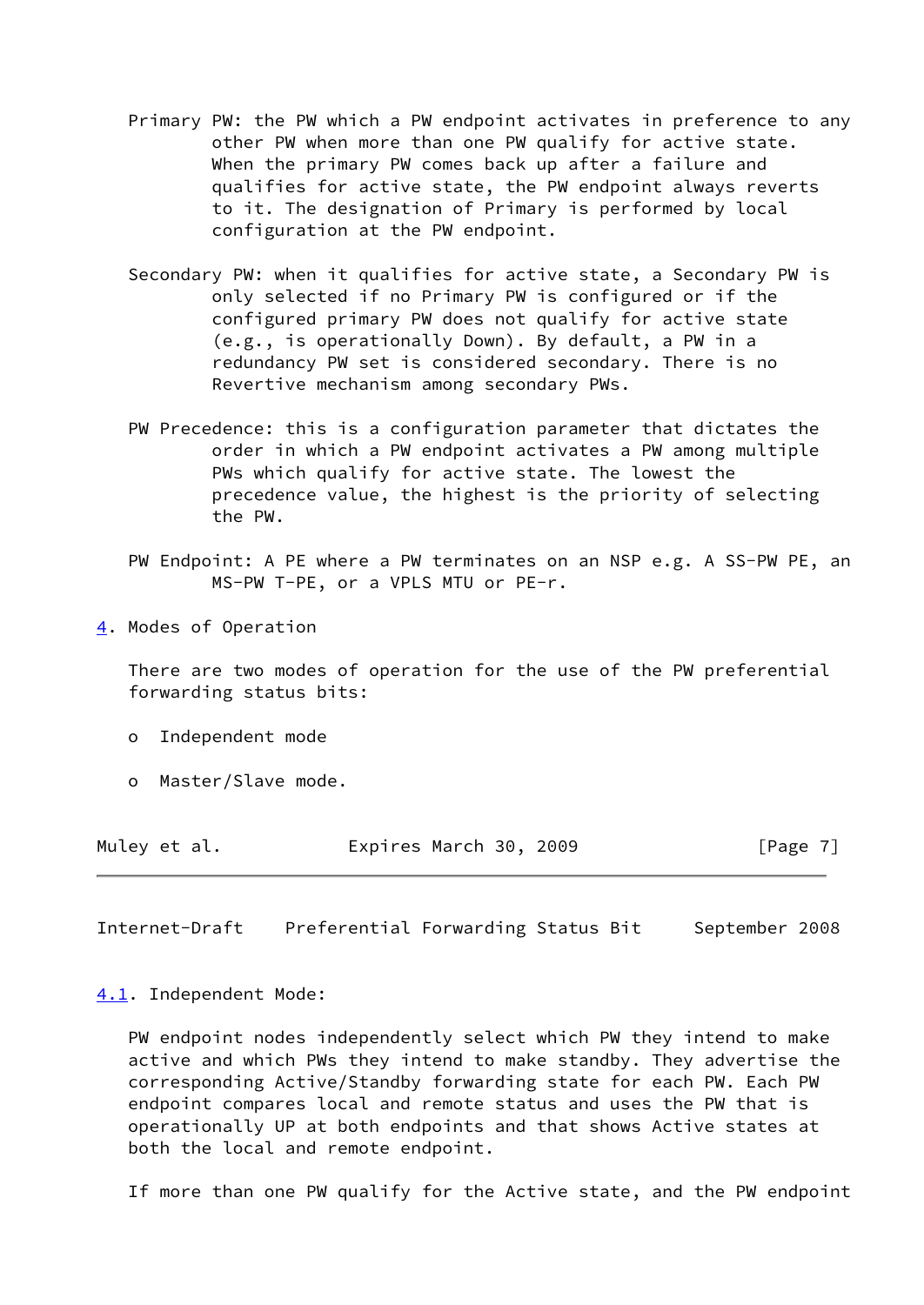implements the precedence parameter, it must use the PW with the lowest precedence value. The precedence parameter is optional.

 If more than one PW qualify for the Active state, and the PW endpoint implements the primary/secondary procedures, it must use the primary PW in preference to all secondary PWs. If a primary PW is not available, it must use the secondary PW with the lowest precedence value. If the primary PW becomes available, a PW endpoint may revert to it immediately or after the expiration of a configurable delay. These primary/secondary procedures are optional.

 In steady state with consistent configuration, a PE will always find an Active PW. However, it is possible that due to a misconfiguration, such a PW is not found. In the event that an active PW is not found, a management indication should be generated. If a management indication for failure to find an active PW was generated and an active PW is subsequently found, a management indication should be generated, effectively clearing the previous failure indication. Additionally, a PE may use the optional request switchover procedures described in [Section 5.3](#page-14-0). to have both PE nodes switch to a common PW path.

 There may also be transient conditions where endpoints do not share a common view of the active/standby state of the PWs. This could be caused by propagation delay of the T-LDP status messages between endpoints. In this case, the behavior of the receiving endpoint is outside the scope of this document.

 Thus, in this mode of operation, the following definition of Active and Standby PW states apply:

o Active State

 A PW is considered to be in Active state when the PW labels are exchanged between its two endpoints in control plane, and the status bits exchanged between the endpoints indicate the PW is UP and Active

| Expires March 30, 2009<br>Muley et al.<br>[Page 8] |  |
|----------------------------------------------------|--|
|----------------------------------------------------|--|

<span id="page-8-0"></span>Internet-Draft Preferential Forwarding Status Bit September 2008

 at both endpoints. In this state user traffic can flow over the PW in both directions.

o Standby State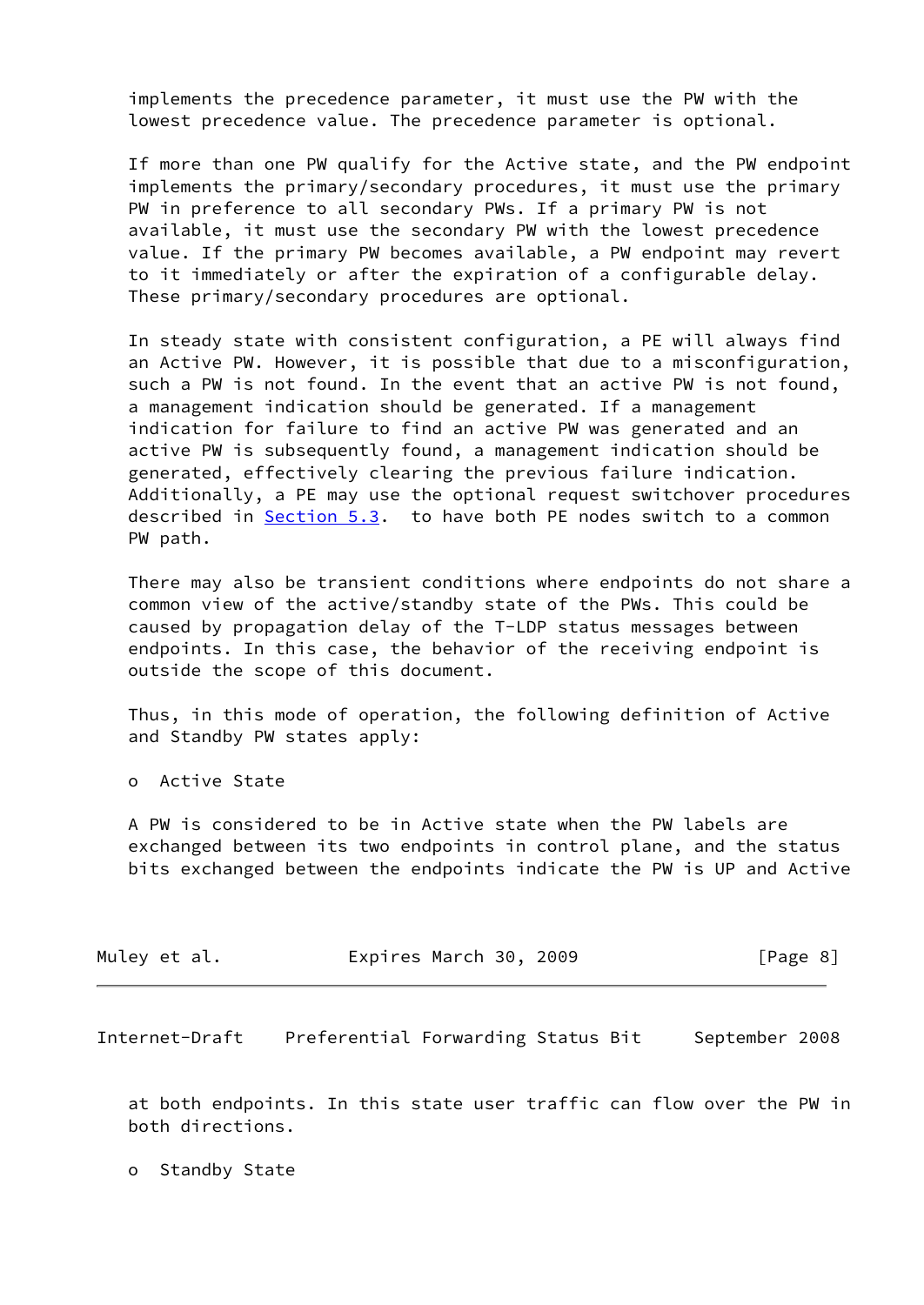A PW is considered to be in Standby state when the PW labels are exchanged between its two endpoints in the control plane, but the status bits exchanged indicate the PW is in Standby state at one or both endpoints. In this state the endpoints MUST NOT forward data traffic over the PW but MAY allow PW OAM packets, e.g., VCCV, to be sent and received in order to test the liveliness of standby PWs. If the PW is a spoke in H-VPLS, any MAC addresses learned via the PW should be flushed when it transitions to Standby state.

<span id="page-9-0"></span>[4.2](#page-9-0). Master/Slave Mode:

 One endpoint node of the redundant set of PWs is designated the Master and is responsible for selecting which PW both endpoints must use to forward user traffic.

 The Master indicates the forwarding state in the Active/Standby status bit. The other endpoint node, the Slave, MUST follow the decision of the Master node based on the received status bits.

 One endpoint of the PW, the Master, actively selects which PW to activate and uses it for forwarding user traffic. This status is indicated to the Slave node by setting the preferential forwarding status bit in the status bit TLV to Active. It does not forward user traffic to any other of the PW's in the redundancy set to the slave node and indicates this by setting the preferential forwarding status bit in the status bit TLV to Standby for those PWs. The master node MUST ignore any Active/Standby status bits received from the Slave nodes.

 If more than one PW qualify for the Active state, and the PW endpoint implements the precedence parameter, it must use the PW with the lowest precedence value. The precedence parameter is optional.

 If more than one PW qualify for the Active state, and the PW endpoint implements the primary/secondary procedures, it must use the primary PW in preference to all secondary PWs. If a primary PW is not available, it must use the secondary PW with the lowest precedence value. If the primary PW becomes available, a PW endpoint may revert to it immediately or after the expiration of a configurable delay. These primary/secondary procedures are optional. The Slave endpoint(s) are required to act on the status bits received from the Master. When the received status bit transitions from Active to

| Muley et al. | Expires March 30, 2009 |  | [Page 9] |
|--------------|------------------------|--|----------|
|--------------|------------------------|--|----------|

<span id="page-9-1"></span>Internet-Draft Preferential Forwarding Status Bit September 2008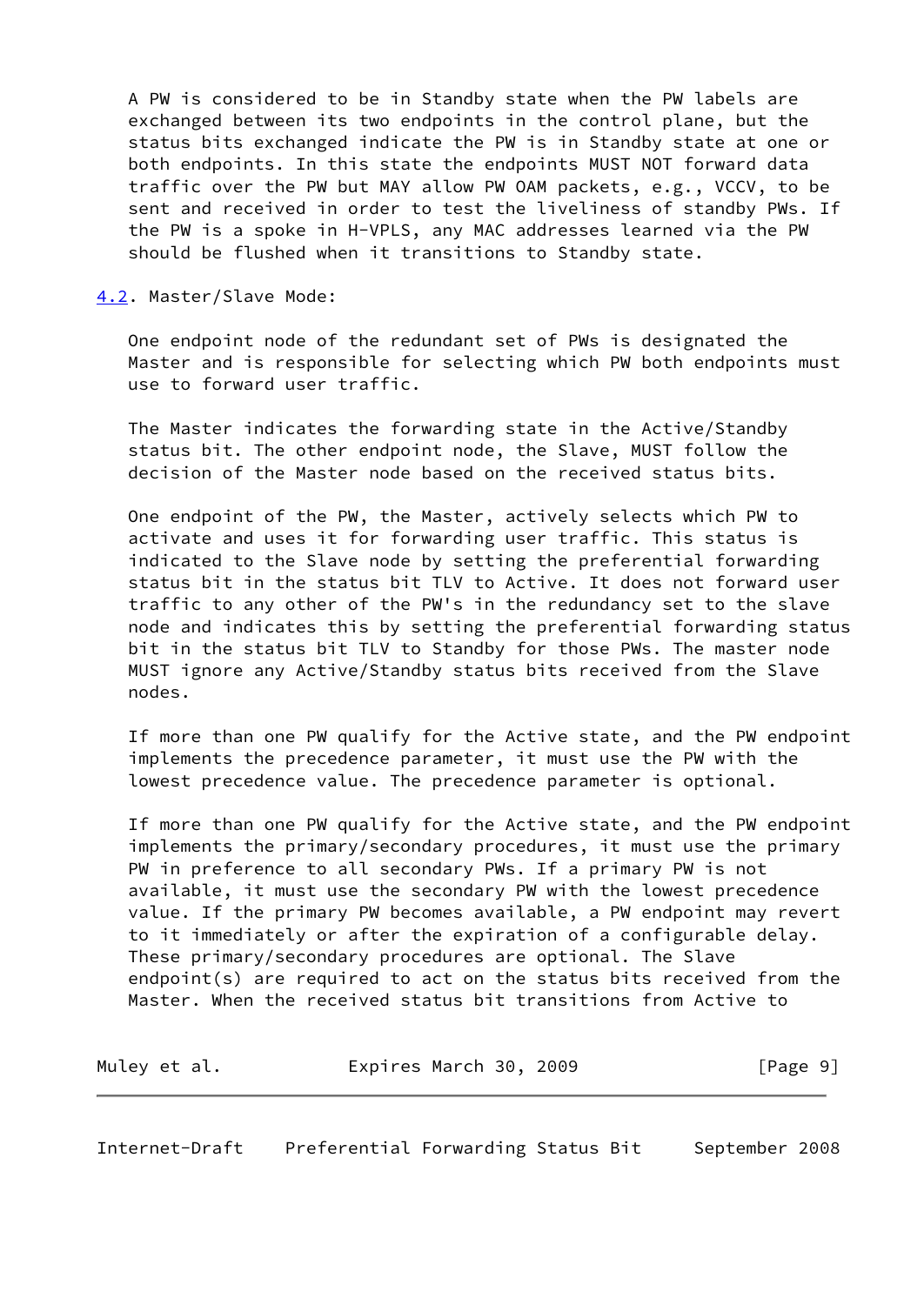Standby, a Slave node MUST stop forwarding over the previously active PW. When the received status bit transitions from Standby to Active for a given PW, the Slave node MUST start forwarding user traffic over this PW.

 There is a single PE/T-PE Master PW endpoint node and one or many PE/T-PE PW endpoint Slave nodes. The assignment of Master/Slave roles to the PW endpoints is performed by local configuration. Note that the above behavior assumes correct configuration of the Master and Slave endpoints. This document does not define a mechanism to detect errors in the configuration.

 In this mode of operation, the following definition of Active and Standby PW states apply:

o Active State

 A PW is considered to be in Active state when the PW labels are exchanged between its two endpoints in control plane, and the status bits exchanged between the endpoints indicate the PW is UP at both endpoints, and the forwarding status sent by the Master endpoint indicates Active state. In this state user traffic can flow over the PW in both directions.

o Standby State

 A PW is considered to be in Standby state when the PW labels are exchanged between its two endpoints in the control plane, but the status bits sent by the Master endpoint indicate the PW is in Standby state. In this state the endpoints MUST NOT forward data traffic over the PW but MAY allow PW OAM packets, e.g., VCCV, to be sent and received. If the PW is a spoke in H-VPLS, any MAC addresses learned via the PW should be flushed when it transitions to Standby state.

<span id="page-10-0"></span>[5](#page-10-0). Signaling procedures of PW State Transition

 This section describes the extensions proposed and the processing rules for the extensions. It defines a new "PW preferential forwarding" bit in Status Code that is to be used with PW Status TLV proposed in RFC  $4447$  [\[2\]](#page-19-7). The PW preferential forwarding bit when set is used to signal Standby state of PW by one terminating point to the other end.

<span id="page-10-1"></span>[5.1](#page-10-1). PW Standby notification procedures in Independent mode

 PW endpoint nodes independently select which PW they intend to use for forwarding, and which PWs they do not, based on the specific

| Muley et al. | Expires March 30, 2009 |  | [Page 10] |
|--------------|------------------------|--|-----------|
|--------------|------------------------|--|-----------|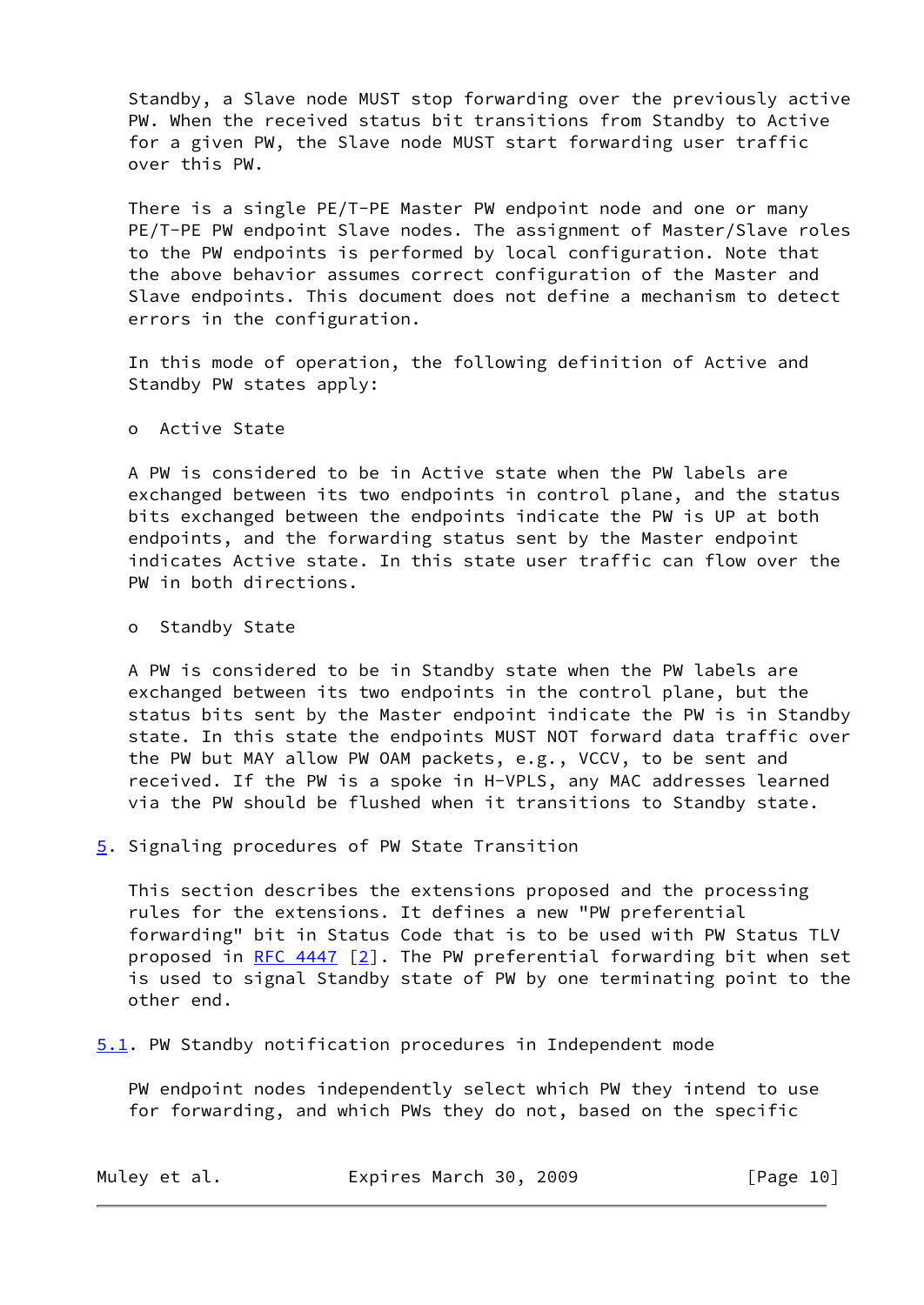application. They advertise the corresponding Active/Standby forwarding state for each PW. An active forwarding state is indicated by clearing the Active/Standby status bit in the PW status TLV. A standby forwarding state is indicated by setting the Active/Standby status bit in the PW status TLV. This advertisement occurs in both the initial label mapping message and in a subsequent notification message when the forwarding state transitions as a result of a state change in the specific application.

 Each endpoint compares the updated local and remote status and effectively activates the PW which is operationally UP at both endpoints and which shows both local Active and remote Active states.

 When a PW is in active state, the endpoints can forward both user packets and OAM packets.

 When a PW is in standby state, the endpoints MUST NOT forward user packets over the PW but MAY forward PW OAM packets.

 For MS-PWs, S-PEs MUST relay the PW status notification containing both the operational and preferential forwarding status bits between ingress and egress PWs.

<span id="page-11-0"></span>[5.2](#page-11-0). PW Standby notification procedures in Master/Slave mode

 Whenever the Master PW endpoint "actively" selects or deselects a PW for forwarding user traffic at its end, it explicitly notifies the event to the remote Slave endpoint. The slave endpoint carries out the corresponding action on receiving the PW state change notification.

 If the PW preferential forwarding bit in PW Status TLV received by the slave is set, it indicates that the PW at the Master end is not used for forwarding and is thus kept in the Standby state, the PW MUST also not be used for forwarding at Slave endpoint. Clearance of the PW Preferential Forwarding bit in PW Status TLV indicates that the PW at the Master endpoint is used for forwarding and is in Active state, and the receiving Slave endpoint MUST activate the PW if it was previously not used for forwarding.

 This mechanism is RECOMMENDED to be used with PWs signaled in groups with common group-id in PWid FEC Element or Grouping TLV in Generalized PWid FEC Element defined in  $[2]$  $[2]$ . When PWs are provisioned with such grouping a termination point sends a single "wildcard" Notification message using a PW FEC TLV with only the group ID set, to denote this change in status for all affected PW connections. This status message contains either the PW FEC TLV with only the Group ID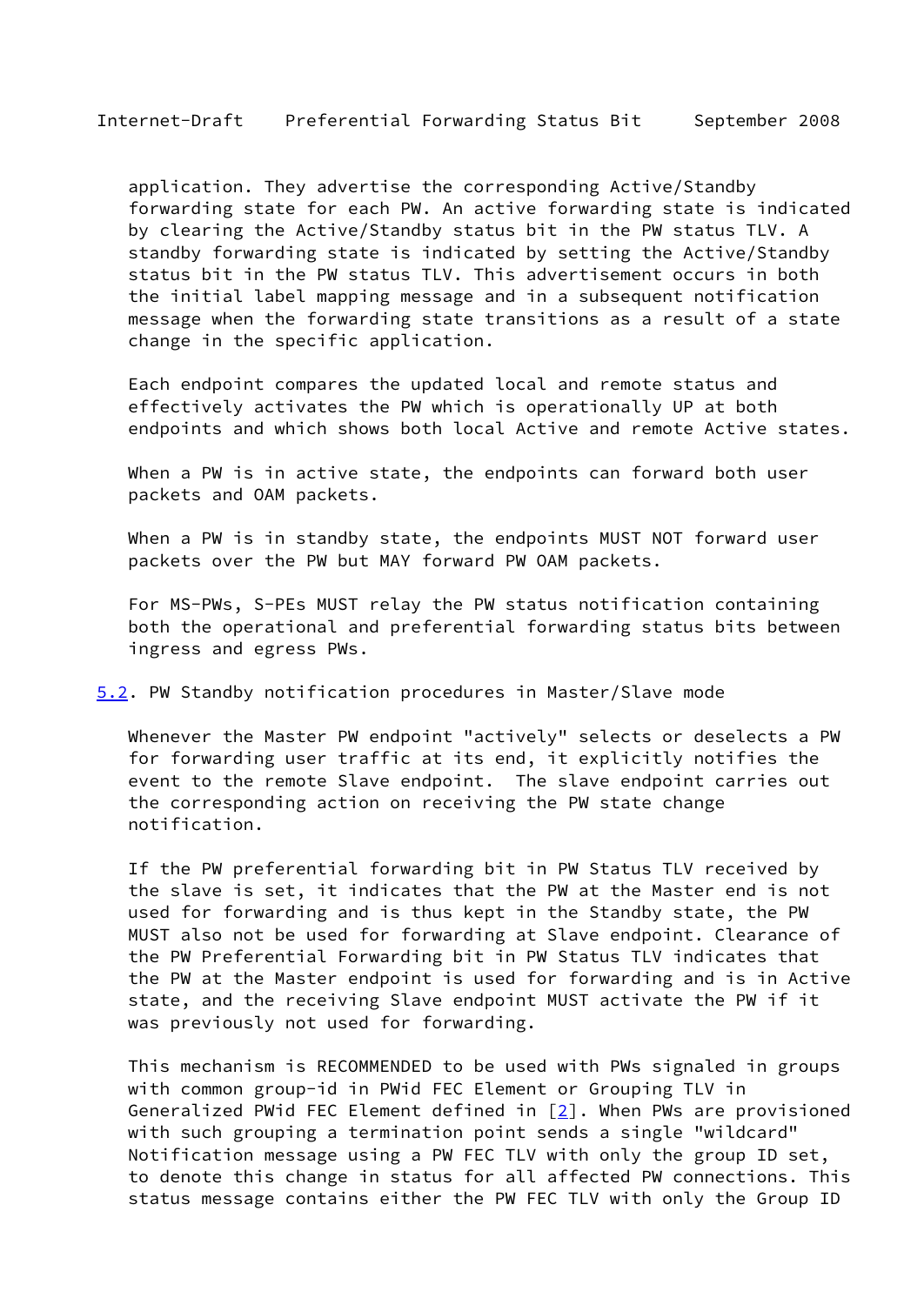<span id="page-12-1"></span>Internet-Draft Preferential Forwarding Status Bit September 2008

 set, or else it contains the PW Generalized FEC TLV with only the PW Grouping ID TLV. As mentioned in [\[2\]](#page-19-7), the Group ID field of the PWid FEC Element, or the PW Grouping TLV used with the Generalized ID FEC Element, can be used to send status notification for all arbitrary set of PWs. For example, Group-ID in PWiD may be used to send wildcard status notification message for a group of PWs when PWid FEC element is used for PW state signaling. When Generalized PWiD FEC Element defined is used in PW state signaling, PW Grouping TLV may be used for wildcard status notification for a group of PWs.

 For MS-PWs, S-PEs MUST relay the PW status notification containing both the operational and preferential forwarding status bits between ingress and egress PW segments.

<span id="page-12-0"></span>[5.2.1](#page-12-0). PW State Machine

 It is convenient to describe the PW state change behavior in terms of a state machine. The PW state machine is explained in detail in the two defined states and the behavior is presented as a state transition table. The same state machine is seamlessly applicable to PW Groups.

PW State Transition State Table

| <b>STATE</b> | EVENT                                               | <b>NEW STATE</b> |
|--------------|-----------------------------------------------------|------------------|
|              |                                                     |                  |
| ACTIVE       | PW put in Standby (master)                          | <b>STANDBY</b>   |
|              | Action: Transmit PW preferential forwarding bit set |                  |
|              |                                                     |                  |
|              | Receive PW preferential forwarding                  | <b>STANDBY</b>   |
|              | bit set                                             |                  |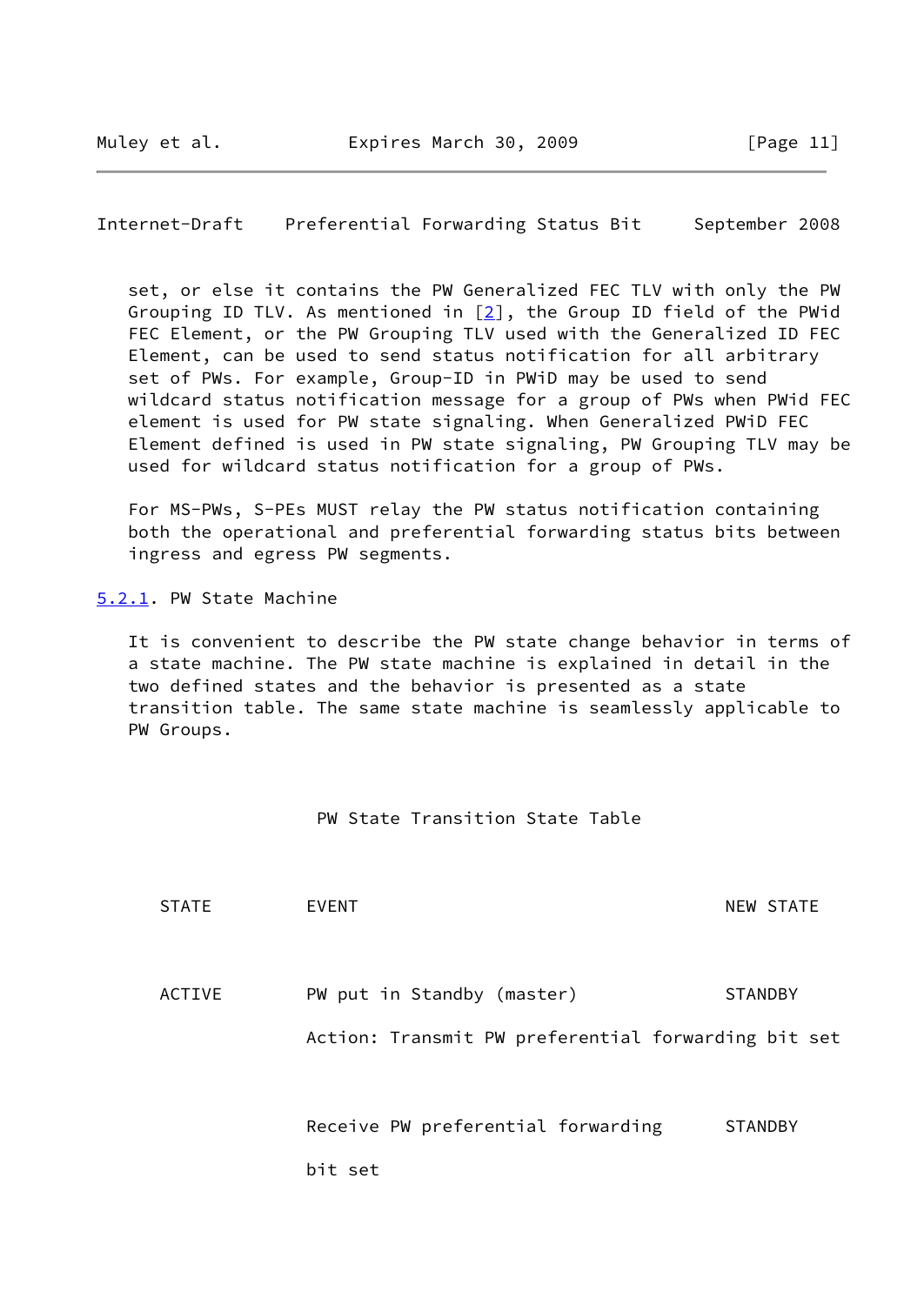# Action: Stop forwarding over PW

# Receive PW preferential forwarding ACTIVE

| Muley et al. | Expires March 30, 2009                                           | [Page $12$ ]   |
|--------------|------------------------------------------------------------------|----------------|
|              | Internet-Draft Preferential Forwarding Status Bit September 2008 |                |
|              | bit set but bit not supported                                    |                |
|              | Action: None                                                     |                |
|              | Receive PW preferential forwarding                               | ACTIVE         |
|              | bit clear                                                        |                |
|              | Action: None.                                                    |                |
| STANDBY      | PW activated (master)                                            | <b>ACTIVE</b>  |
|              | Action: Transmit PW preferential forwarding bit<br>clear         |                |
|              | Receive PW preferential forwarding                               | ACTIVE         |
|              | bit clear                                                        |                |
|              | Action: Activate PW                                              |                |
|              | Receive PW preferential forwarding                               | <b>STANDBY</b> |
|              | bit clear but bit not supported                                  |                |
|              | Action: None                                                     |                |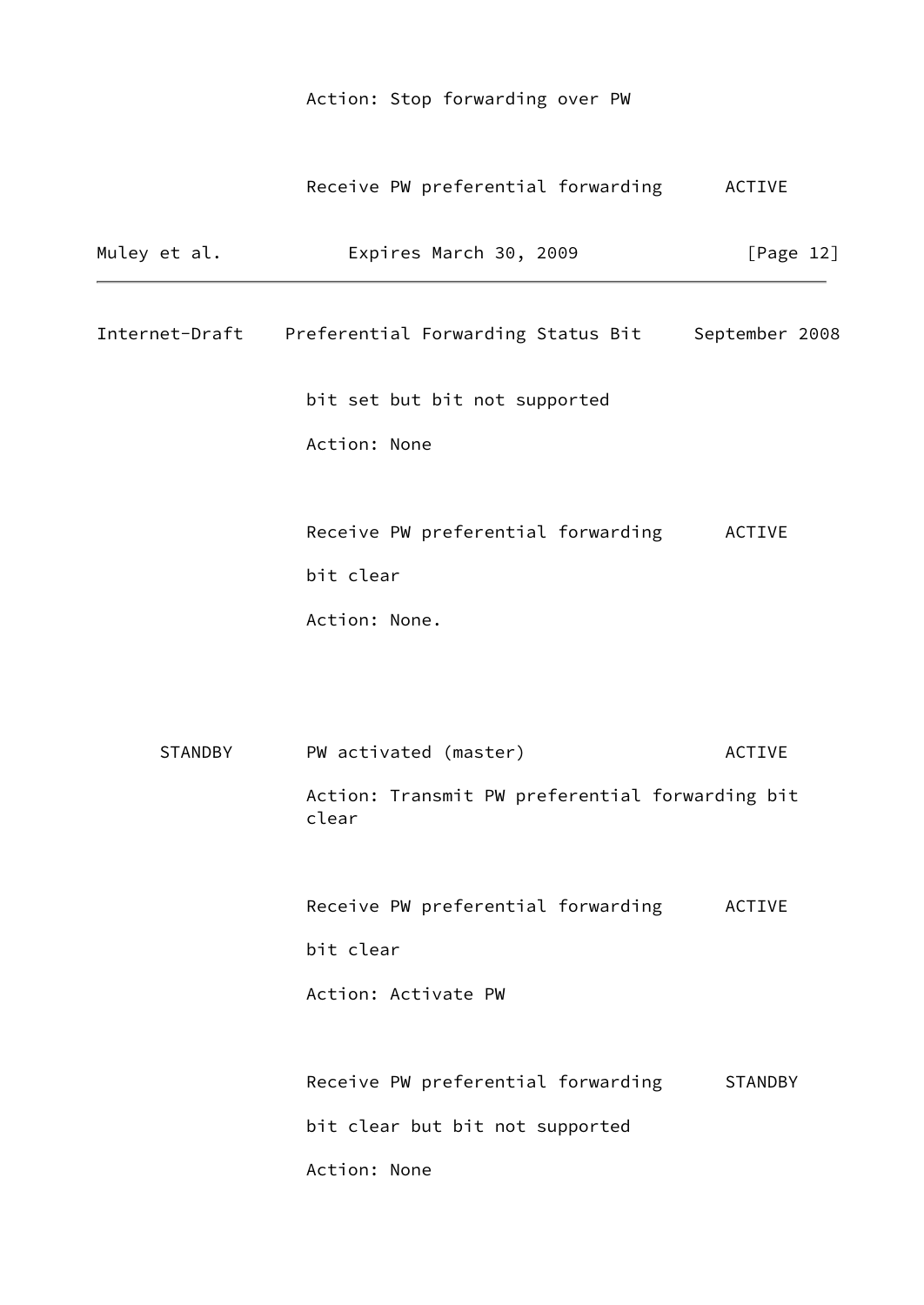Receive PW preferential forwarding STANDBY bit set Action: No action

Muley et al. **Expires March 30, 2009** [Page 13]

<span id="page-14-1"></span>Internet-Draft Preferential Forwarding Status Bit September 2008

<span id="page-14-0"></span>[5.3](#page-14-0). Coordination of PW Path Switchover

 There are PW redundancy applications which require that PE/T-PE nodes coordinate the switchover to a PW/MS-PW path such that both endpoints will be forwarding over the same path at any given time. One such application of redundant MS-PW paths is identified in  $[5]$  $[5]$ . Multiple MS-PWs are configured between a pair of T-PE nodes. The paths of these MS-PWs are diverse and are switched at different S-PE nodes. Only one of these MS-PWs is active at any given time. The others are put in standby. The endpoints follow the Independent Mode procedures to activate the PW which is UP and advertised Active 'preferential forwarding' status bit by both endpoints.

 The trigger for sending a request to switchover of the path of the MS-PW by one endpoint can be due to an operational event, example a failure, which caused the endpoints to not be able to match the Active 'preferential forwarding' status bit. The other trigger is the execution of an administrative maintenance operation by the network operator in order to move the traffic away from the node/links to be serviced.

 Unlike the case of a Master/Slave mode of operation, the endpoint requesting the switchover requires explicit acknowledgement from the peer endpoint that the request is honored before it switches the path of the PW. Furthermore, any of the endpoints can make the request to switchover.

 A new status bit is proposed to have a PE/T-PE node request the switchover to its peer. This bit will be referred to as 'request PW switchover' status bit. The 'preferential forwarding' status bit continues to be used by each endpoint to indicate its current local settings of the active/standby state of each PW in the redundancy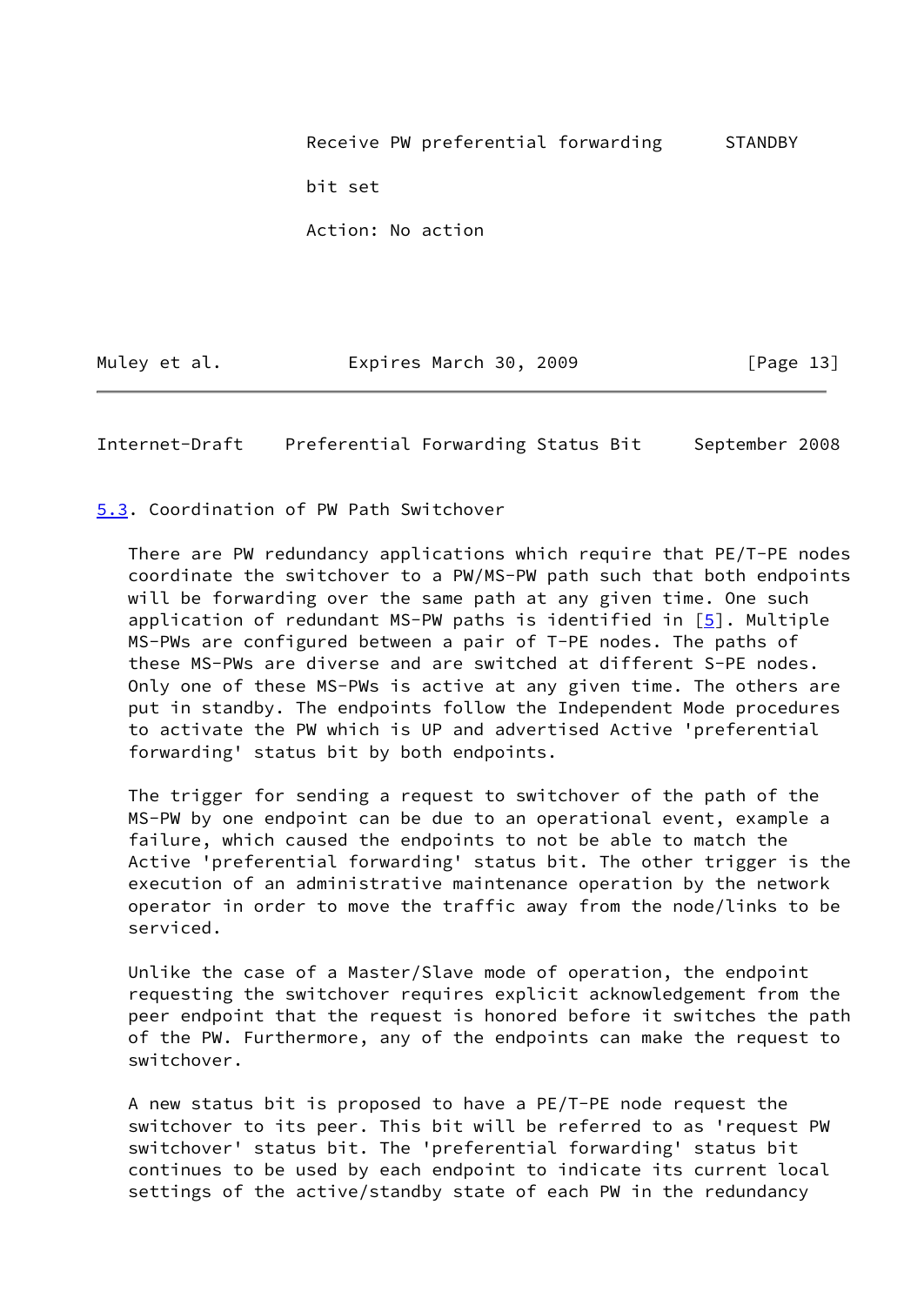set. In other words, like in the Independent mode, it indicates to the far-end which of the PWs is being used to forward packets and which is being put in standby. It can thus be used as a way for the far-end to acknowledge the requested switchover operation.

 The following procedures must be followed by both endpoints of a PW/MS-PW to coordinate the switchover of the PW/MS-PW path. These procedures are enabled only when the user configured the use of the 'request switchover' status bit at both endpoints.

 S-PEs nodes MUST relay the PW status notification containing the operational status bits, as well as the 'preferential forwarding' and 'request switchover' status bits between ingress and egress PW segments.

| Muley et al. | Expires March 30, 2009 |  | [Page 14] |
|--------------|------------------------|--|-----------|
|--------------|------------------------|--|-----------|

<span id="page-15-1"></span>Internet-Draft Preferential Forwarding Status Bit September 2008

<span id="page-15-0"></span>[5.3.1](#page-15-0). Procedures at the requesting endpoint

- a. The requesting endpoint sends a Status TLV in the LDP notification message with the 'request switchover' bit set on the PW it desires to switch to.
- b. The endpoint does not activate forwarding on that PW/MS-PW at this point in time. It may however enable receiving on that PW/MS-PW. Thus the 'preferential forwarding' status bit still reflects the currently used PW path.
- c. The requesting endpoint starts a timer while waiting the remote endpoint to acknowledge the request.
- d. If while waiting for the acknowledgment, the requesting endpoint receives a request from its peer to switchover to the same or a different PW path, it must perform the following:
	- i. If its system IP address is higher than that of the peer, this endpoint ignores the request and continues to wait for the acknowledgement from its peer.
	- ii. If its system IP address is lower than that of its peer, it aborts the timer and immediately starts the procedures of the receiving endpoint in **Section 5.3.2**.

e. If while waiting for the acknowledgment, the requesting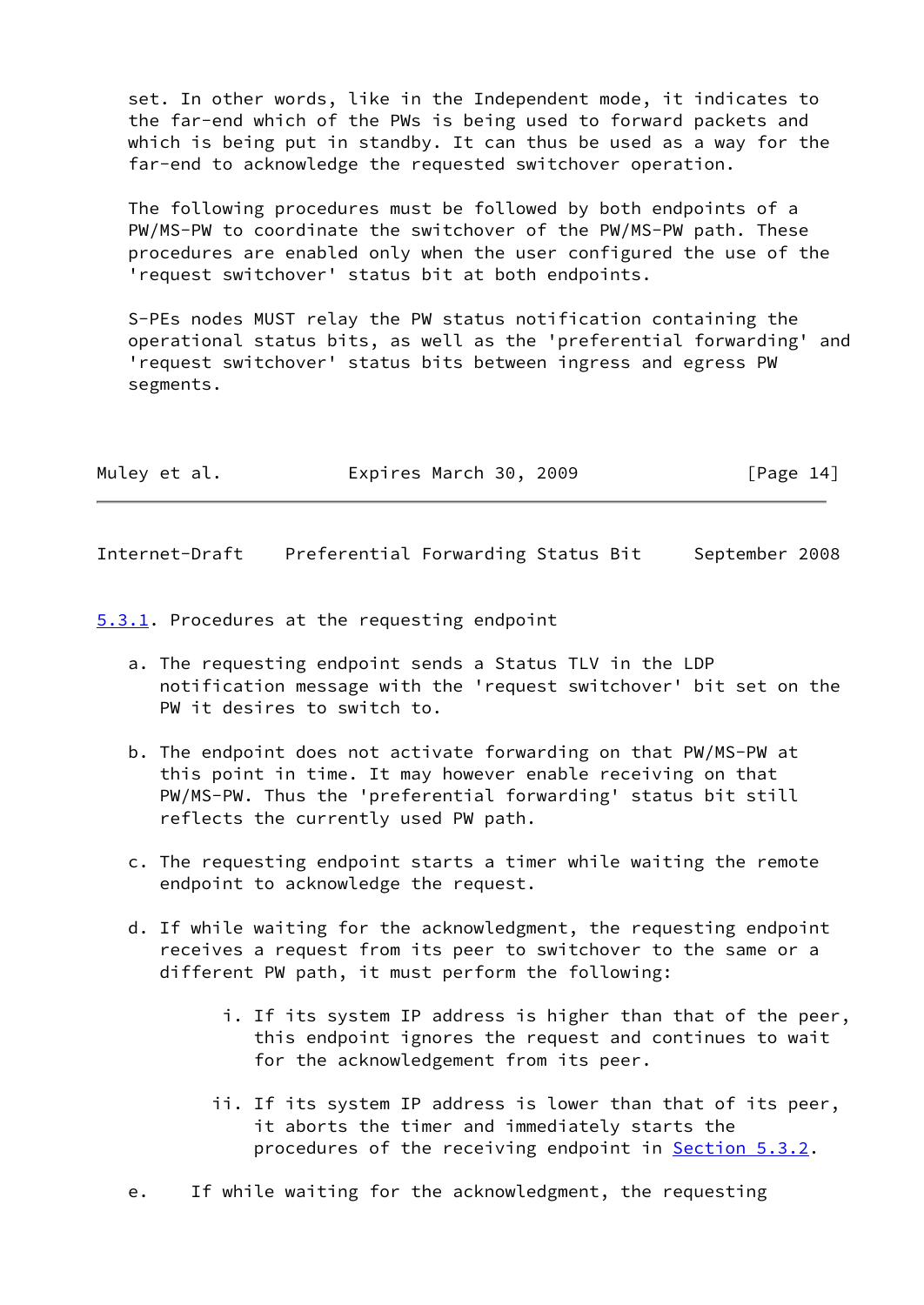endpoint receives a status notification message from its peer with the 'preferential forwarding' status bit cleared in the requested PW and set in all other PWs, it must treat this as an explicit acknowledgment of the request and must perform the following:

- i. Abort the timer.
- ii. Activate the PW path.
- iii. Send an update status notification message with the 'preferential forwarding' status bit clear on the newly active PW and set in all other PWs in the redudancy set, and the 'request switchover' bit reset in all PWs in the redundancy set..
- f. If while waiting for the acknowledgment, the requesting endpoint detects that the requested PW went into operational Down state locally, and could use an alternate PW which is operationally UP, it must perform the following:

| Muley et al. | Expires March 30, 2009 | [Page 15] |
|--------------|------------------------|-----------|
|              |                        |           |

<span id="page-16-0"></span>Internet-Draft Preferential Forwarding Status Bit September 2008

- i. Abort the timer.
- ii. Issue a new request to switchover to the alternate PW.
- iii. Re-start the timer.
- g. If while waiting for the acknowledgment, the requesting endpoint detects that the requested PW went into operational Down state locally, and could not use an alternate PW which is operationally UP, it must perform the following:
	- i. Abort the timer.
	- ii. Send an update status notification message with the 'preferential forwarding' status bit unchanged and the 'request switchover' bit reset in all PWs in the redundancy set.
- h. If while waiting for the acknowledgment, the timer expired, the requesting endpoint assumes the request is rejected and will either issue a new request or do nothing.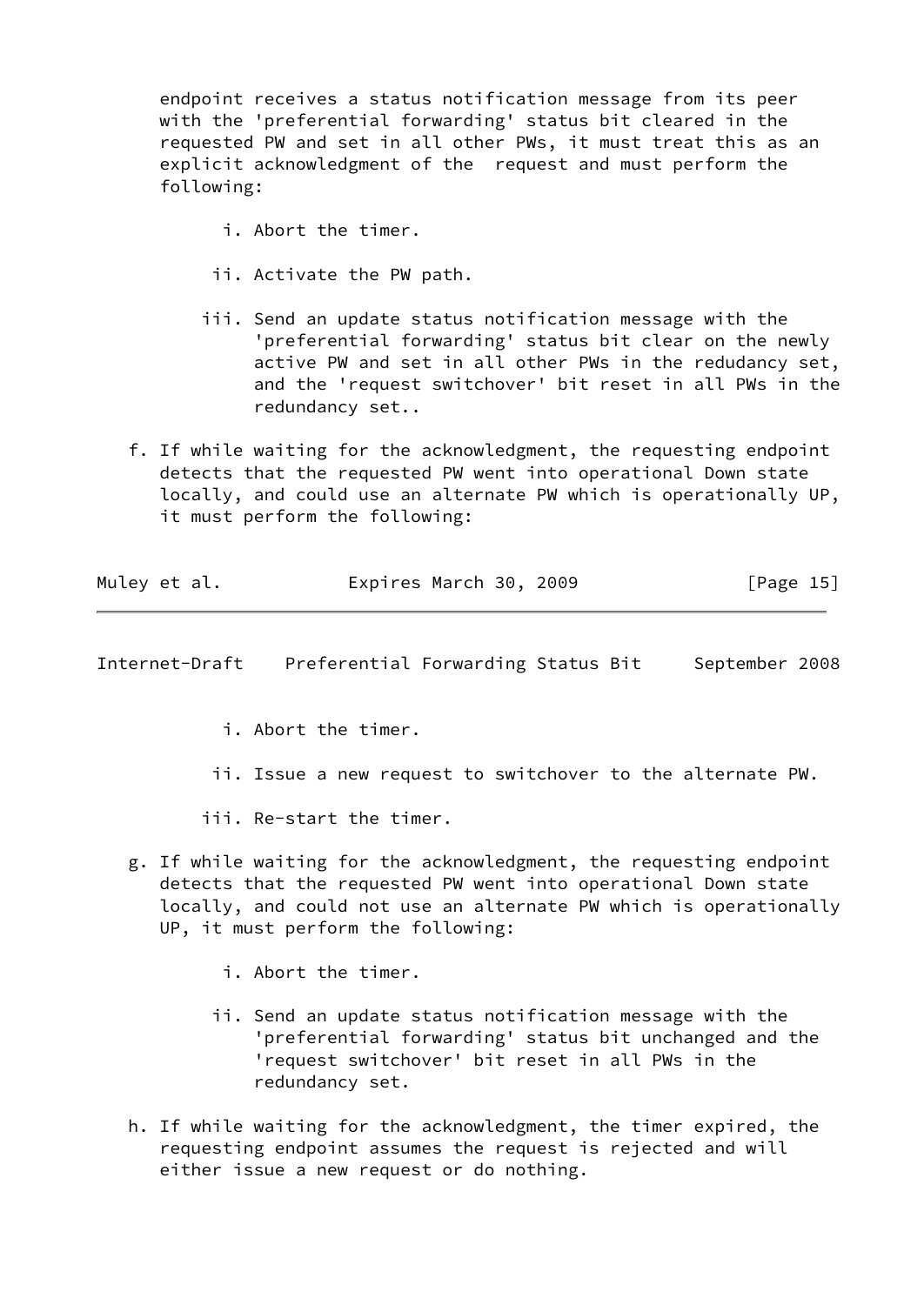- i. If the requesting node receives the acknowledgment after the request expired, it will treat it as if the remote endpoint unilaterally switched the path of the PW without issuing a request. In that case, it may issue a new request and follow the requesting endpoint procedures to synchronize transmit and receive paths of the PW.
- <span id="page-17-0"></span>[5.3.2](#page-17-0). Procedures at the receiving endpoint
	- a. Upon receiving a status notification message with the 'request switchover' bit set on a PW different from the currently active one, and the requested PW is operationally UP, the receiving endpoint must perform the following:
		- i. Activate the PW.
		- ii. Send an update status notification message with the 'preferential forwarding' status bit clear on the newly active PW and set in all other PWs in the redudancy set, and the 'request switchover' bit reset in all PWs in the redundancy set.
	- b. Upon receiving a status notification message with the 'request switchover' bit set on a PW different from the currently active

| Muley et al. | Expires March 30, 2009 | [Page 16] |
|--------------|------------------------|-----------|
|              |                        |           |

<span id="page-17-2"></span>Internet-Draft Preferential Forwarding Status Bit September 2008

 one, and the requested PW is operationally Down, the receiving endpoint must perform the following:

- i. Ignore the request and do nothing.
- <span id="page-17-1"></span>[6](#page-17-1). Applicability and Backward Compatibility

 The mechanism defined in this document is OPTIONAL and is applicable to PWE3 applications where standby state signaling of PW or PW group is required.

 A PE implementation that uses the mechanisms described in this document MUST negotiate the use of PW status TLV between its T-LDP peers as per RFC  $4447$  [[2\]](#page-19-7). If PW Status TLV is found to be not supported by either of its endpoint after status negotiation procedures, then the mechanisms specified in this document cannot be used.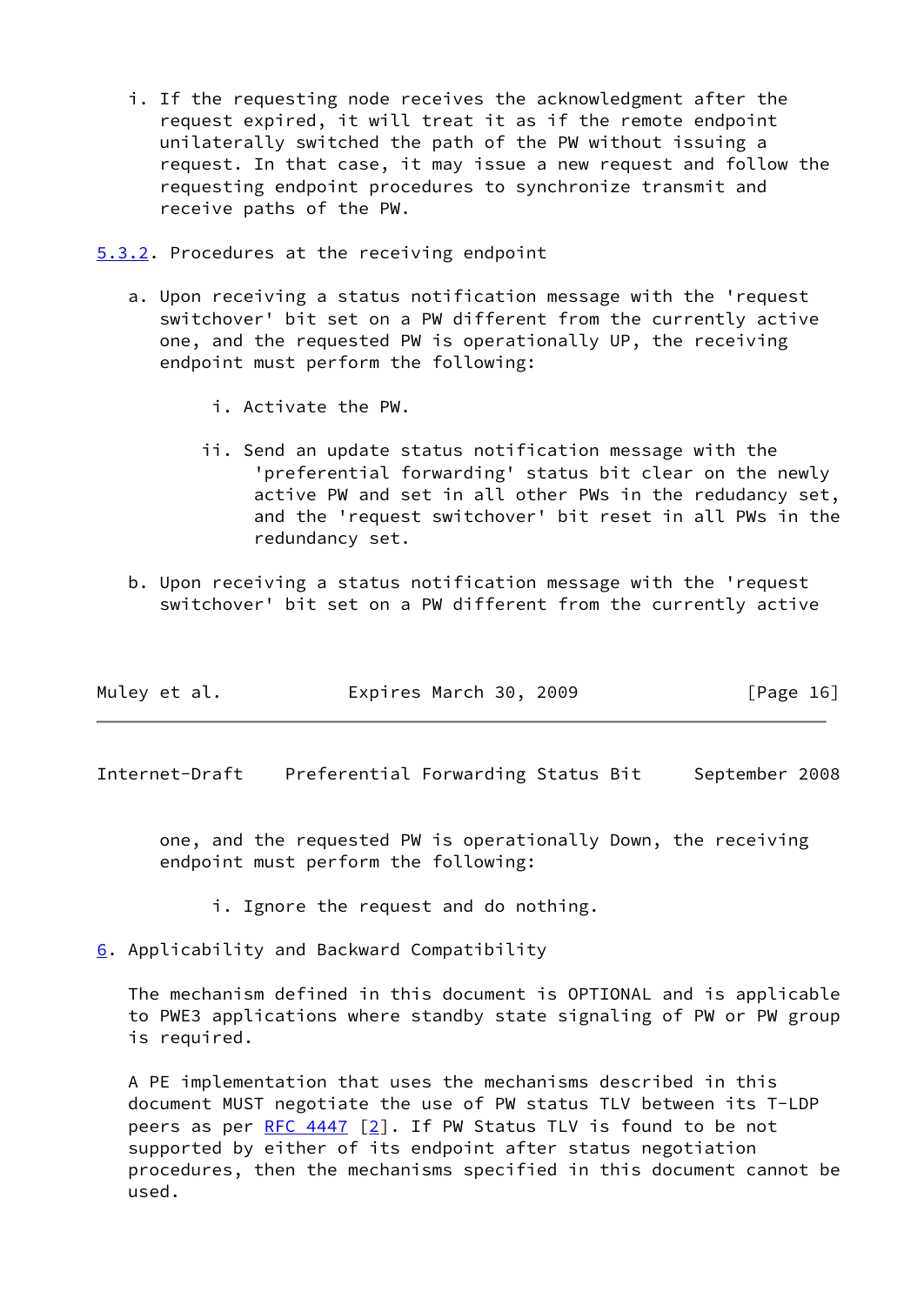A PE implementation compliant to  $RFC 4447 [2]$  $RFC 4447 [2]$ , and which does not support the generation or processing of the 'preferential forwarding' status bit or of the 'request switchover'status bit, will not set these bits in the status bits transmitted to a peer PE and will not examine them in the received status bits from a peer PE. The mechanisms specified in this document cannot be used.

<span id="page-18-0"></span>[7](#page-18-0). Security Considerations

 This document uses the LDP extensions that are needed for protecting pseudo-wires. It will have the same security properties as in the PWE3 control protocol [[2\]](#page-19-7).

<span id="page-18-1"></span>[8](#page-18-1). IANA Considerations

We have defined the following codes for the pseudo-wire redundancy application.

<span id="page-18-2"></span>[8.1](#page-18-2). Status Code for PW Preferential Forwarding Status

0x00000020 When the bit is set, it indicates "PW forwarding

standby".

When the bit is cleared, it indicates "PW forwarding

| Muley et al. | Expires March 30, 2009 |  | [Page $17$ ] |
|--------------|------------------------|--|--------------|
|--------------|------------------------|--|--------------|

<span id="page-18-4"></span>Internet-Draft Preferential Forwarding Status Bit September 2008

active".

<span id="page-18-3"></span>[8.2](#page-18-3). Status Code for PW Request Switchover Status

 0x00000040 When the bit is set, it represents "Request switchover to this PW".

> When the bit is cleared, it represents no specific action.

<span id="page-18-5"></span>[9](#page-18-5). Acknowledgments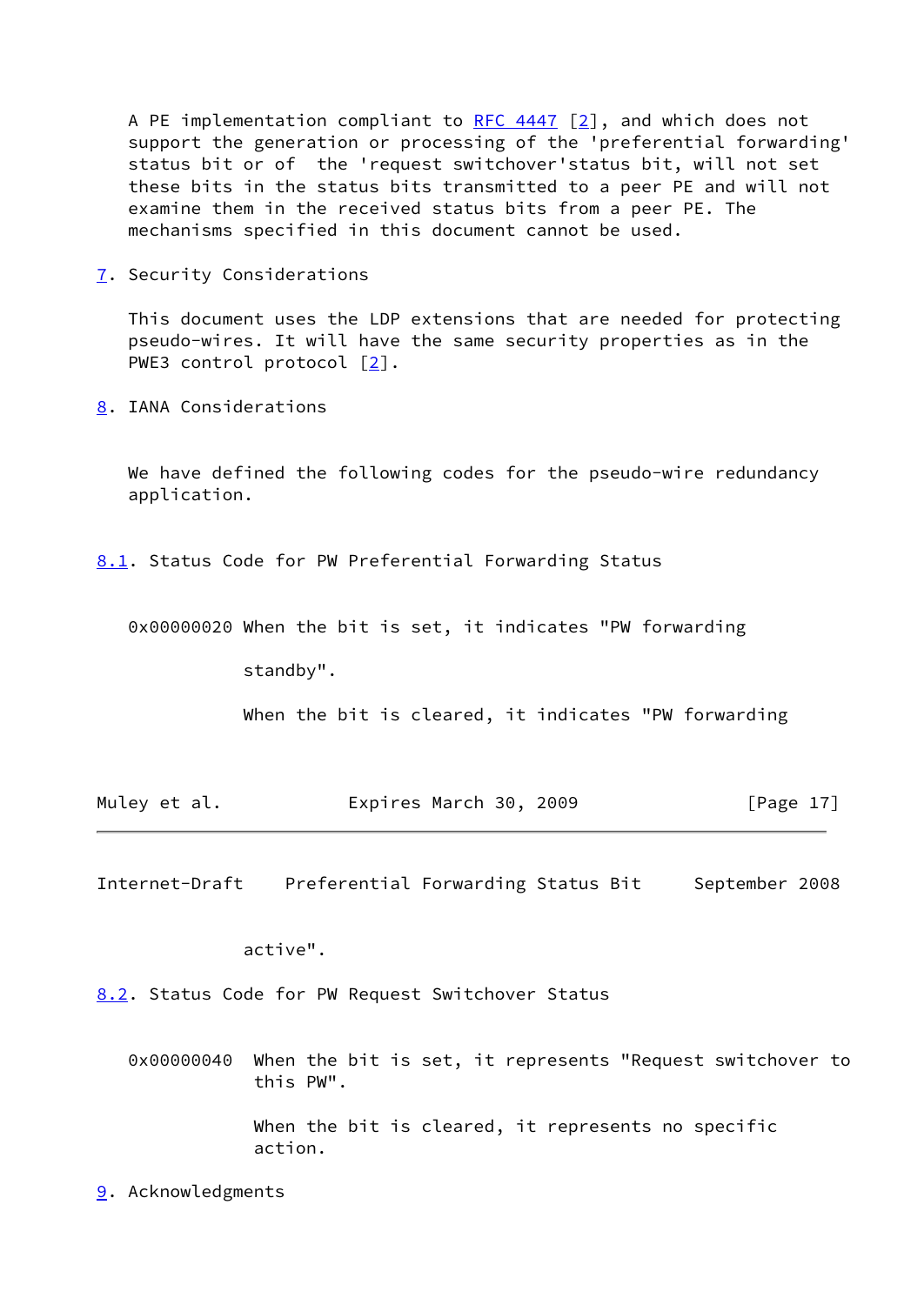The authors would like to thank Vach Kompella, Kendall Harvey, Tiberiu Grigoriu, John Rigby, Prashanth Ishwar, Neil Hart, Kajal Saha, Florin Balus, Philippe Niger, Dave McDysan, and Roman Krzanowski for their valuable comments and suggestions.

<span id="page-19-1"></span>[10.](#page-19-1) References

<span id="page-19-2"></span>[10.1](#page-19-2). Normative References

- <span id="page-19-0"></span>[1] Bradner, S., "Key words for use in RFCs to Indicate Requirement Levels", **[BCP 14](https://datatracker.ietf.org/doc/pdf/bcp14), RFC 2119**, March 1997.
- <span id="page-19-7"></span> [2] Martini, L., et al., "Pseudowire Setup and Maintenance using LDP", [RFC 4447,](https://datatracker.ietf.org/doc/pdf/rfc4447) April 2006.
- [3] Kompella,V., Lasserrre, M. , et al., "Virtual Private LAN Service (VPLS) Using LDP Signalling", [RFC 4762,](https://datatracker.ietf.org/doc/pdf/rfc4762) January 2007.

<span id="page-19-3"></span>[10.2](#page-19-3). Informative References

- <span id="page-19-8"></span>[4] Martini, L., et al., "Segmented Pseudo Wire", [draft-ietf-pwe3](https://datatracker.ietf.org/doc/pdf/draft-ietf-pwe3-segmented-pw-09.txt) [segmented-pw-09.txt](https://datatracker.ietf.org/doc/pdf/draft-ietf-pwe3-segmented-pw-09.txt), January 2009.
- <span id="page-19-6"></span>[5] Muley, P., et al., "Pseudowire (PW) Redundancy", [draft-ietf](https://datatracker.ietf.org/doc/pdf/draft-ietf-pwe3-redundancy-01.txt) [pwe3-redundancy-01.txt](https://datatracker.ietf.org/doc/pdf/draft-ietf-pwe3-redundancy-01.txt)", March 2009.
- <span id="page-19-9"></span> [6] Bryant, S., et al., " Pseudo Wire Emulation Edge-to-Edge (PWE3) Architecture", [RFC 3985](https://datatracker.ietf.org/doc/pdf/rfc3985), March 2005

| Muley et al. | Expires March 30, 2009 | [Page 18] |
|--------------|------------------------|-----------|
|--------------|------------------------|-----------|

<span id="page-19-5"></span>Internet-Draft Preferential Forwarding Status Bit September 2008

<span id="page-19-4"></span>[11.](#page-19-4) Appendix A - Applications of PW Redundancy Procedures

 This section shows how the mechanisms described in this document are used to achieve the desired protection behavior for the scenarios described in the PW redundancy requirements and framework document  $[5]$  $[5]$ .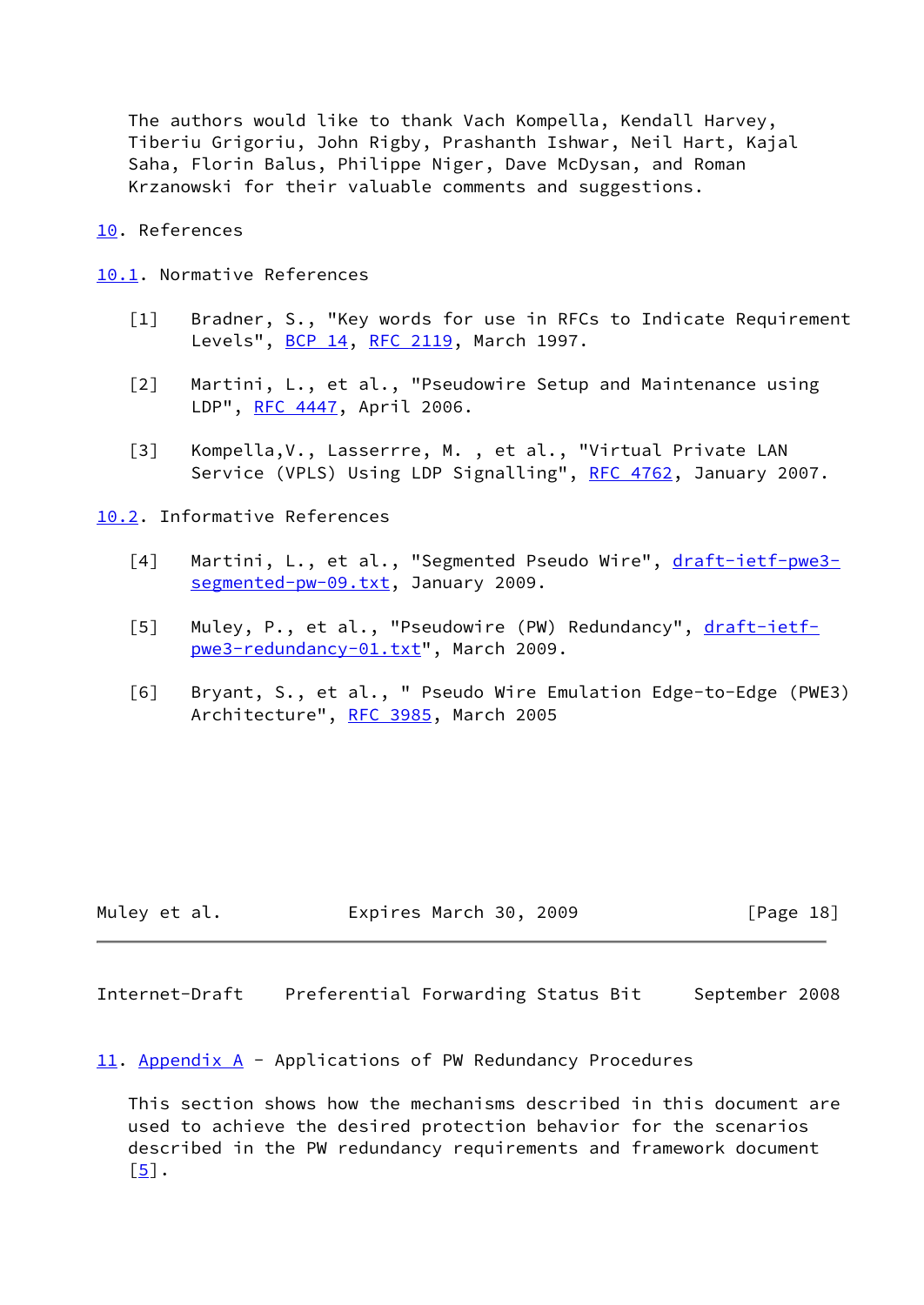<span id="page-20-0"></span> The following figure illustrates an application of single segment pseudo-wire redundancy.



Figure 2 Multi-homed CE with single SS-PW redundancy

 The application in Figure 2 makes use of the Independent mode of operation.

 CE1 is dual homed to PE1 and to PE3 by attachment circuits. The method for dual-homing of CE1 to PE1 and to PE3 nodes, and the used protocols such as Multi-chassis Link Aggregation Group (MC-LAG), is outside the scope of this document.

 In normal operation, PE1 and PE3 will advertise "Active" and "Standby" 'preferential forwarding' status bit respectively to PE2. This status reflects the forwarding state of the two AC's to CE1 as determined by the AC dual-homing protocol used. PE2 advertises 'preferential forwarding' status bit of "Active" on both PW1 and PW2 since the AC to CE2 is single homed. As both the local and remote operational and preferential forwarding status for PW1 are UP and Active, traffic is forwarded over PW1 in both directions.

| Muley et al. | Expires March 30, 2009 | [Page 19] |
|--------------|------------------------|-----------|
|--------------|------------------------|-----------|

Internet-Draft Preferential Forwarding Status Bit September 2008

 On failure of the AC between CE1 and PE1, the forwarding state of the AC on PE3 transitions to Active. For example the MC-LAG control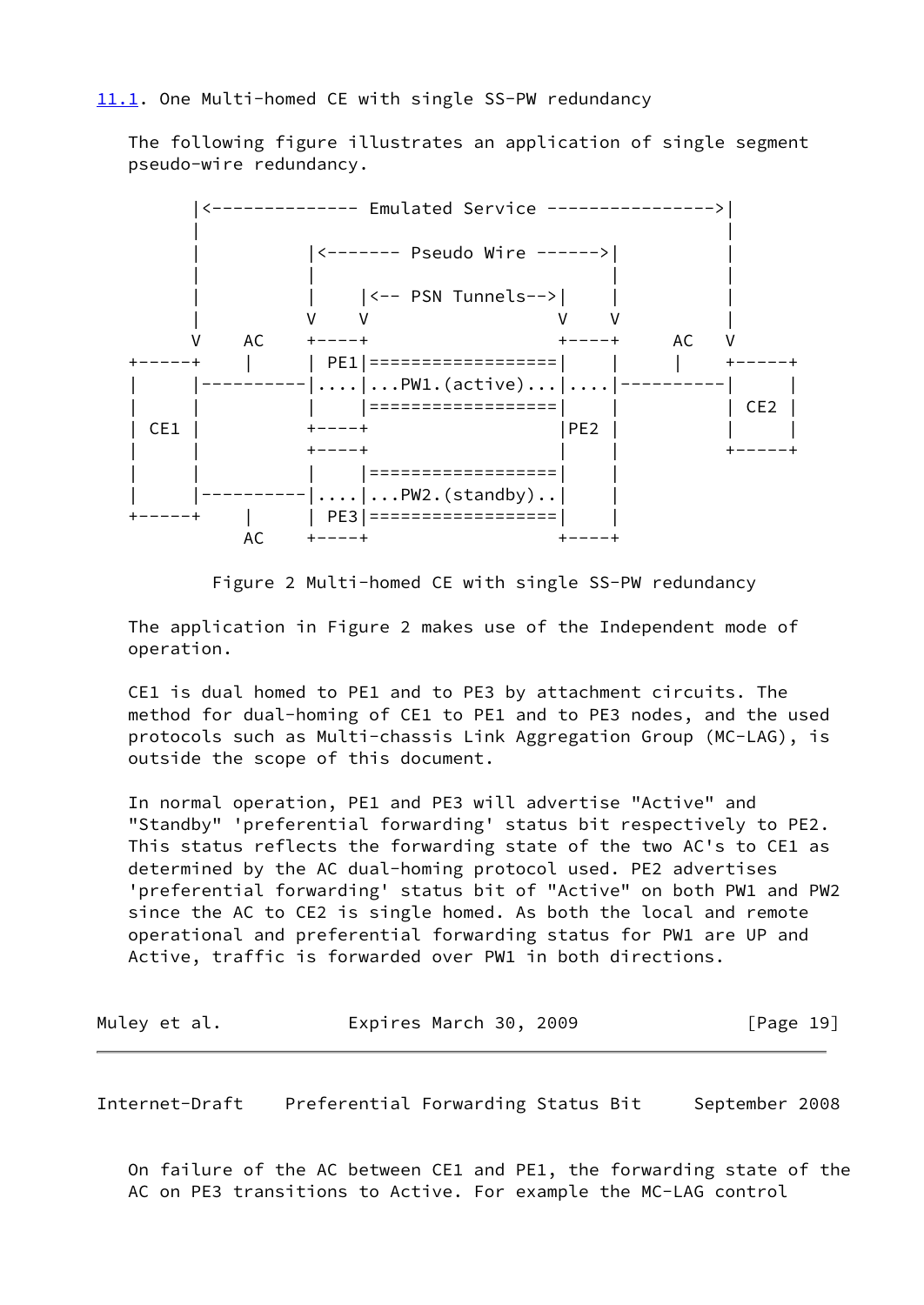protocol changes the link state on PE3 to active. PE3 then announces the newly changed 'preferential forwarding' status bit of "active" to PE2. PE1 will advertise a PW status notification message indicating that the AC between CE1 and PE1 is operationally down. PE2 matches the local and remote preferential forwarding status of "active" and operational status "Up" and select PW2 as the new active pseudo-wire to send traffic to.

 On failure of PE1 node, PE3 will detect it and will transition the forwarding state of its AC to Active. The method by which PE3 detects that PE1 is down is outside the scope of this document. PE3 then announces the newly changed 'preferential forwarding' status bit of "active" to PE2. PE3 and PE2 match the local and remote preferential forwarding status of "active" and operational status "Up" and select PW2 as the new active pseudo-wire to send traffic to. Note that PE2 may have detected that the PW to PE1 went down via T-LDP Hello timeout or via other means. However, it will not be able to forward user traffic until it received the updated status bit from PE3.

 Note in this example, the receipt of the operational status of the AC on the CE1-PE1 link is normally sufficient to have PE2 switch the path to PW2. However, the operator may want to trigger the switchover of the path of the PW for administrative reasons, i.e., maintenance, and thus the use of the 'preferential forwarding' status bit is required to notify PE2 to trigger the switchover.

 Note that the primary/secondary procedures do not apply in this case as the PW Active/Standby status is driven by the AC forwarding state as determined by the AC dual-homing protocol used.

Muley et al. **Expires March 30, 2009** [Page 20]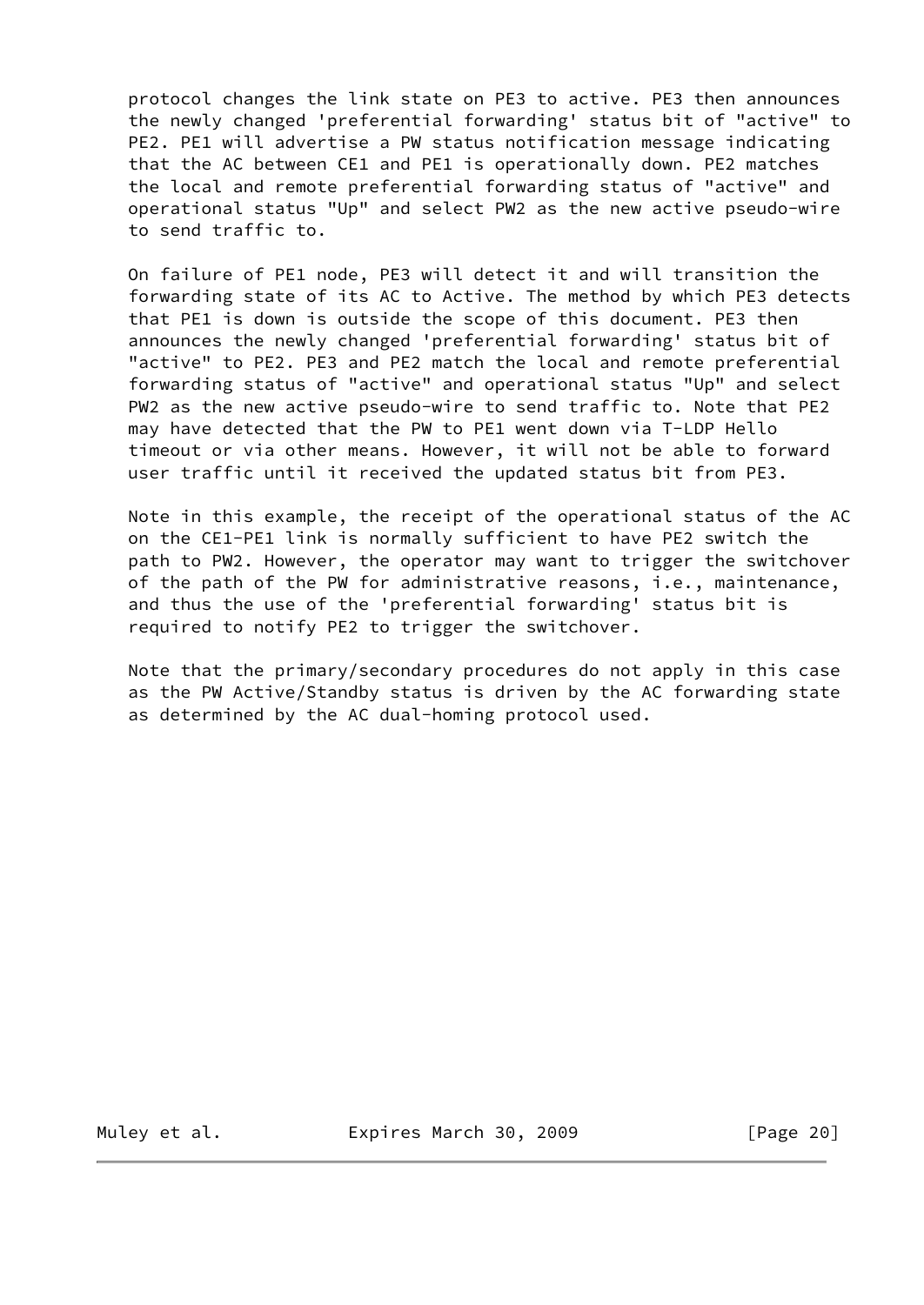

<span id="page-22-1"></span><span id="page-22-0"></span>[11.2](#page-22-0). Multiple Multi-homed CEs with single SS-PW redundancy

Figure 3 Multiple Multi-homed CEs with single SS-PW redundancy

 The application in Figure 3 makes use of the Independent mode of operation.

 CE1 is dual-homed to PE1 and PE2. CE2 is dual-homed PE3 and PE4. The method for dual-homing and the used protocols such as Multi-chassis Link Aggregation Group (MC-LAG) are outside the scope of this document. Note that the PSN tunnels are not shown in this figure for clarity. However, it can be assumed that each of the PWs shown is encapsulated in a separate PSN tunnel.

 PE1 advertises the preferential status "active" and operational status "UP" for pseudo-wires PW1 and PW4 connected to PE3 and PE4. This status reflects the forwarding state of the AC attached to PE1. PE2 advertises preferential status "standby" where as operational status "UP" for pseudo-wires PW2 and PW3 to PE3 and PE4. PE3 advertises preferential status "standby" where as operational status "UP" for pseudo-wires PW1 and PW3 to PE1 and PE2. PE4 advertise the preferential status "active" and operational status "UP" for pseudo wires PW2 and PW4 to PE2 and PE1 respectively. The method of deriving Active/Standby status of the AC is outside the scope of this document. In case of MC-LAG it is derived by the Link Aggregation Control protocol (LACP) negotiation. Thus by matching the local and remote preferential forwarding status of "active" and operational status "Up" of pseudo-wire, the PE nodes determine which PW should be in the Active state. In this case it is PW4 that will be selected.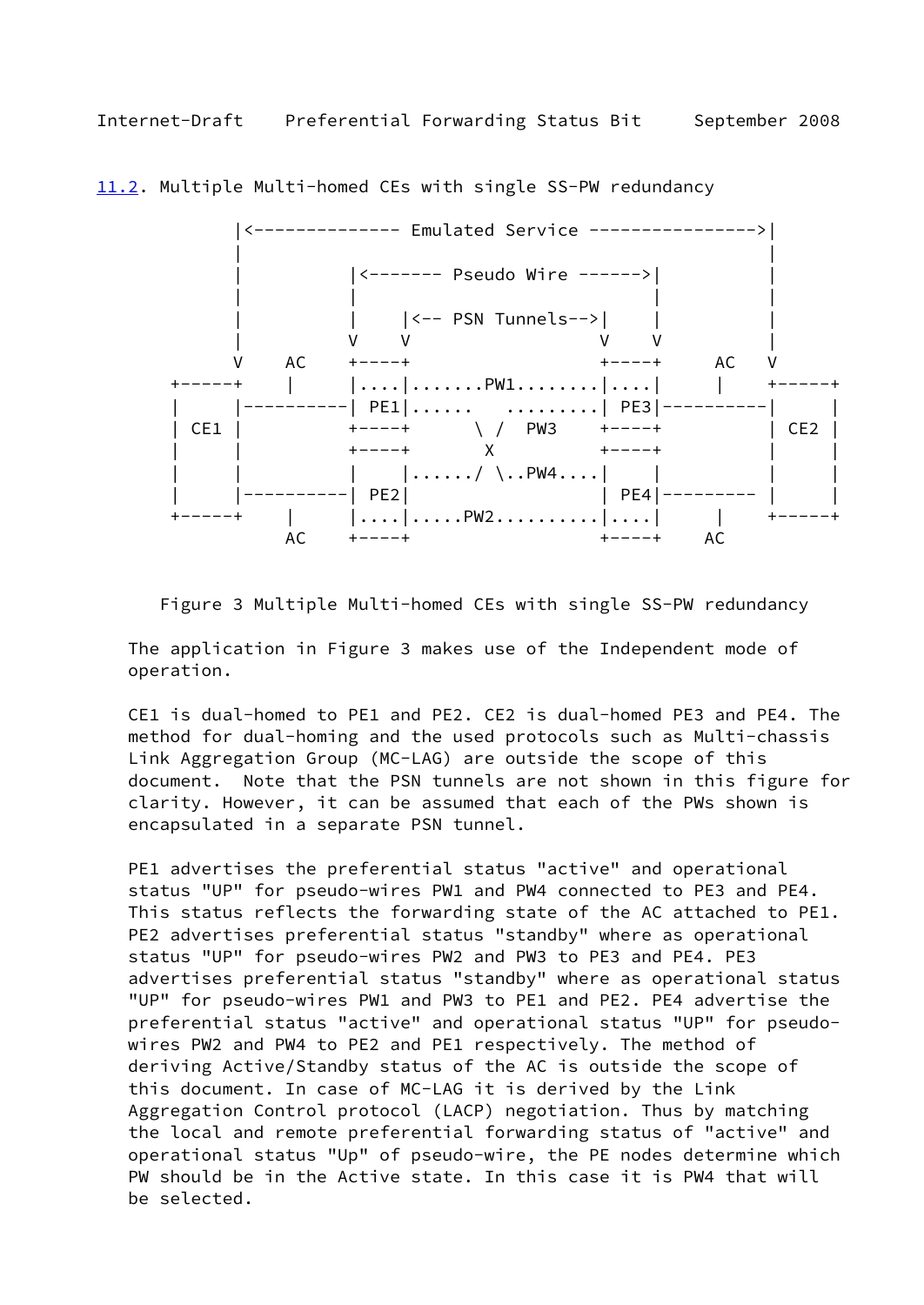<span id="page-23-1"></span>Internet-Draft Preferential Forwarding Status Bit September 2008

 On failure of the AC between CE1 and PE1, the forwarding state of the AC on PE2 is changed to Active. For example the MC-LAG control protocol changes the link state on PE2 to active. PE2 then announces the newly changed 'preferential forwarding' status bit of "active" to PE3 and PE4. PE1 will advertise a PW status notification message indicating that the AC between CE1 and PE1 is operationally down. PE2 and PE4 match the local and remote preferential forwarding status of "active" and operational status "Up" and select PW2 as the new active pseudo-wire to send traffic to.

 On failure of PE1 node, PE2 will detect it and will transition the forwarding state of its AC to Active. The method by which PE2 detects that PE1 is down is outside the scope of this document. PE2 then announces the newly changed 'preferential forwarding' status bit of "active" to PE3 and PE4. PE2 and PE4 match the local and remote preferential forwarding status of "active" and operational status "Up" and select PW2 as the new active pseudo-wire to send traffic to. Note that PE3 and PE4 may have detected that the PW to PE1 went down via T-LDP Hello timeout or via other means. However, they will not be able to forward user traffic until they received the updated status bit from PE2.

 Because each dual-homing algorithm running on the two node sets, i.e., {CE1, PE1, PE2} and {CE2, PE3, PE4}, selects the active AC independently, there is a need to signal the active status of the AC such that the PE nodes can select a common active PW path for end-to end forwarding between CE1 and CE2 as per the procedures in the independent mode.

 Note that the primary/secondary procedures do not apply in this use case as the Active/Standby status is driven by the AC forwarding state as determined by the AC dual-homing protocol used.

#### <span id="page-23-0"></span>[11.3](#page-23-0). Multi-homed CE with MS-PW redundancy

 The following figure illustrates an application of multi-segment pseudo-wire redundancy.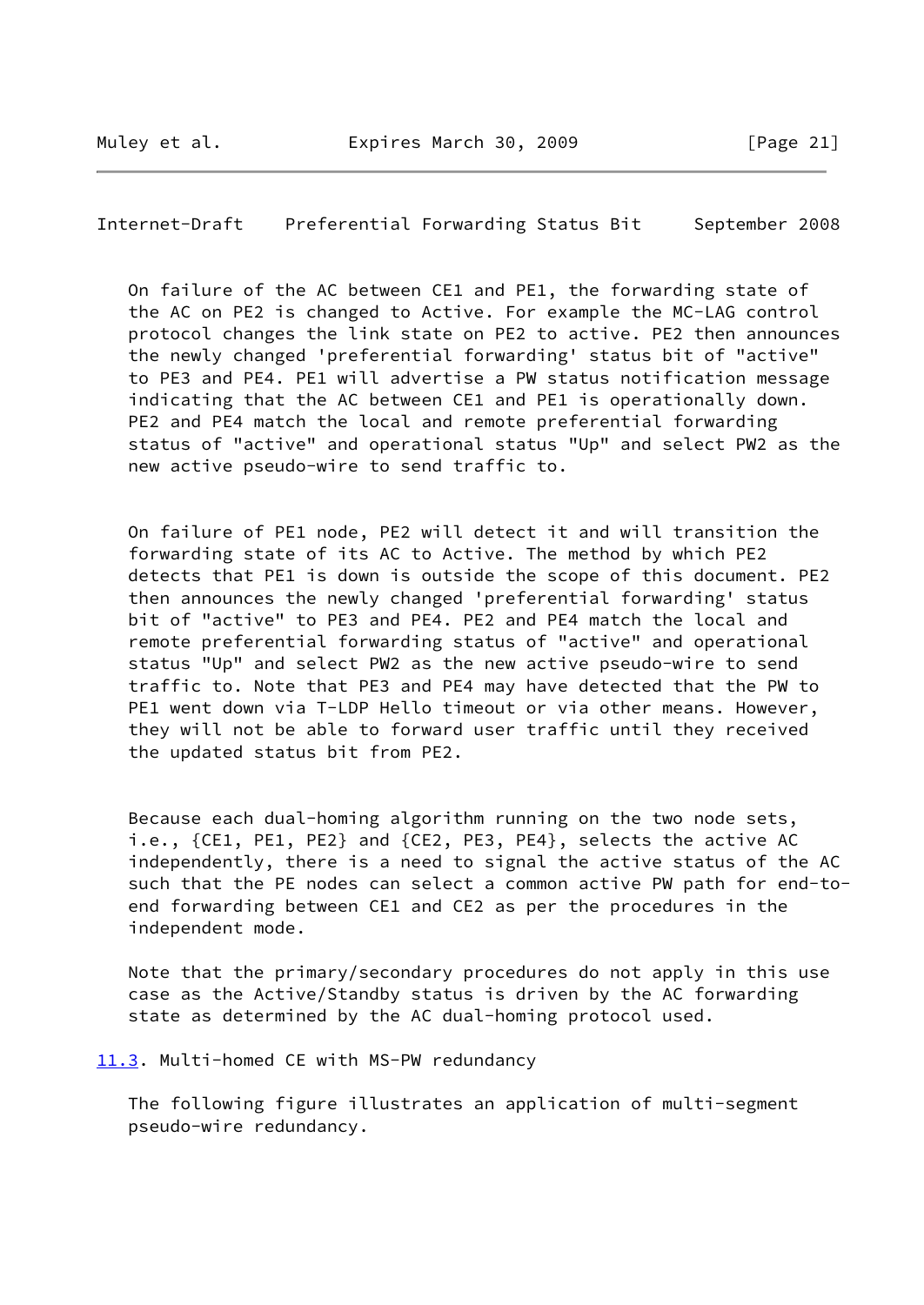Muley et al. **Expires March 30, 2009** [Page 22]





Figure 4 Multi-homed CE with MS-PW redundancy

 The application in Figure 4 makes use of the Independent mode of operation.

 CE2 is dual-homed to T-PE2 and T-PE4. PW1 and PW2 are used to extend the resilient connectivity all the way to T-PE1. PW1 has two segments and is active pseudo-wire while PW2 has two segments and is a standby pseudo-wire. This application requires support for MS-PW with segments of the same type as described in  $[4]$  $[4]$ .

 The operation in this case is the same as in the case of SS-PW as described in  $Section 11.1$ . The only difference is that the S-PE nodes need to relay the PW status notification containing both the operational and forwarding status to the T-PE nodes.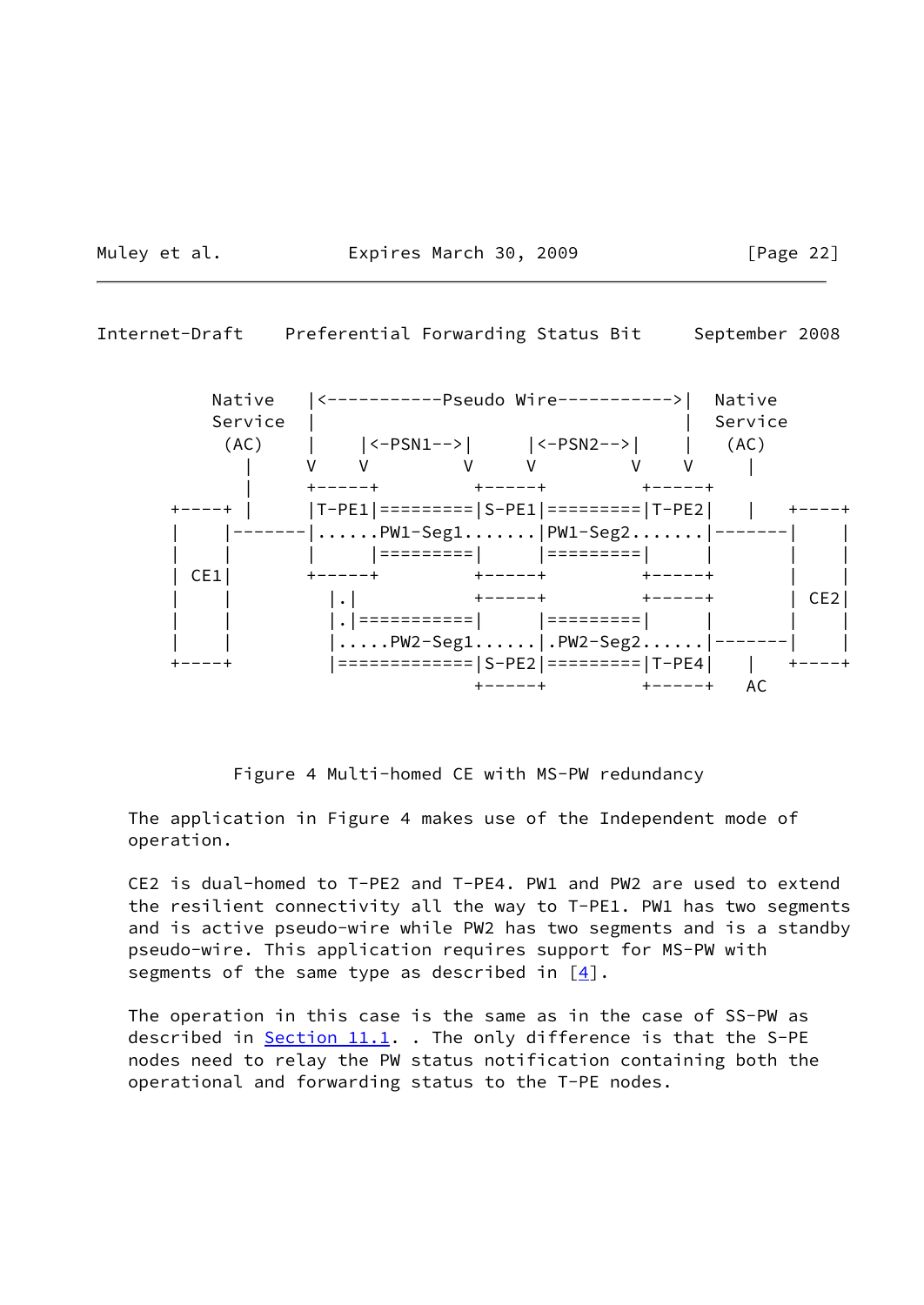Muley et al. **Expires March 30, 2009** [Page 23]

<span id="page-25-1"></span>Internet-Draft Preferential Forwarding Status Bit September 2008

<span id="page-25-0"></span>[11.4](#page-25-0). Single Homed CE with MS-PW redundancy

 The following is an application of the independent mode of operation along with the optional request switchover procedures in order to provide N:1 PW protection. A revertive behavior to a primary PW is shown as an example of configuring and using the primary/secondary procedures.



 Figure 5 Single homed CE with multi-segment pseudo-wire redundancy CE1 is connected to PE1 in provider Edge 1 and CE2 to PE2 in provider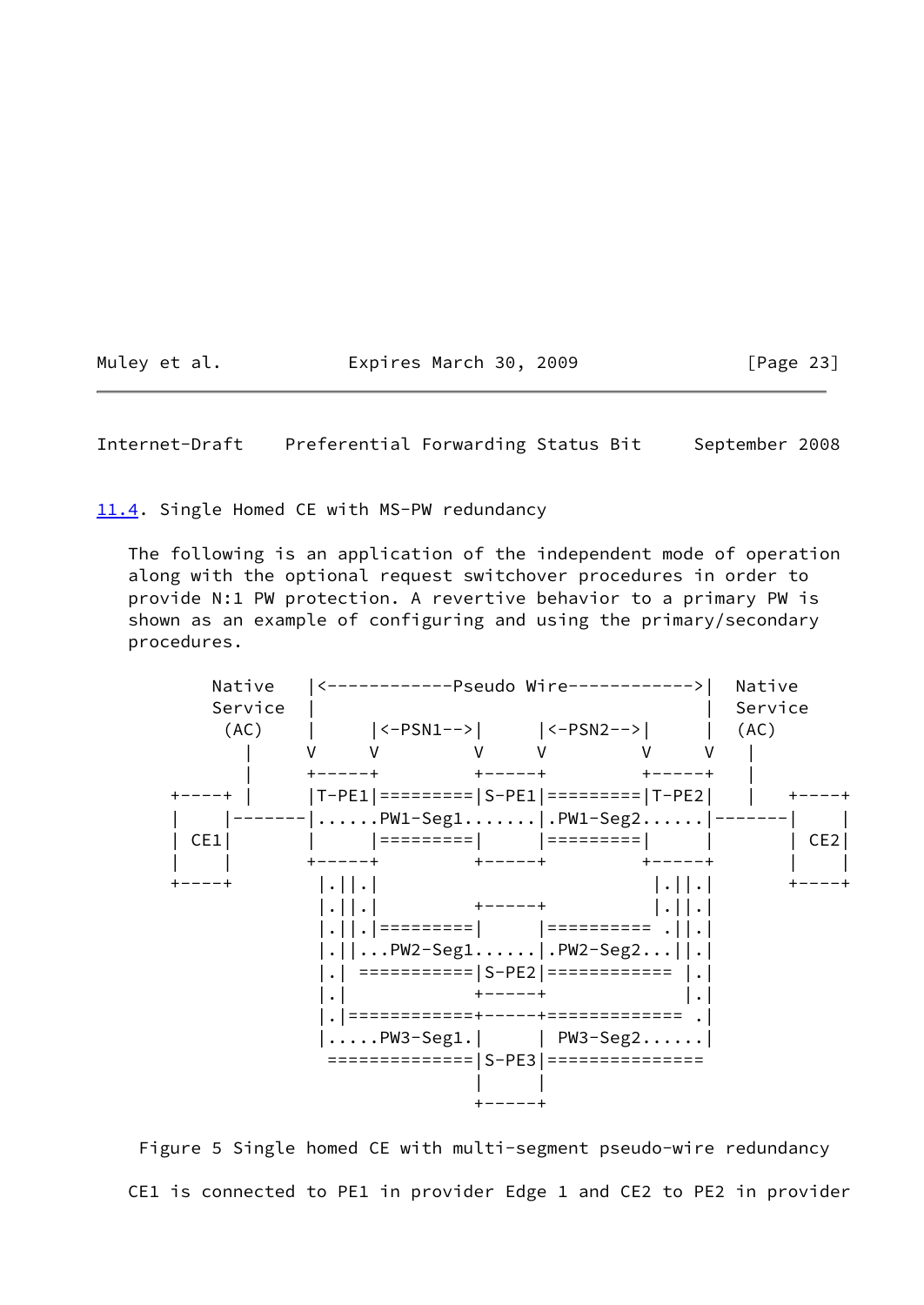edge 2 respectively. There are three segmented PWs. A primary PW, PW1, is switched at S-PE1. A primary PW has the highest precedence. A secondary PW, PW2, which is switched at S-PE2 and has a precedence of 1. Finally, another secondary PW, PW3, is switched at S-PE3 and has a precedence of 2. The precedence is locally configured at the endpoints of the PW, i.e., T-PE1 and T-PE2.

 T-PE1 and T-PE2 will select the PW they intend to activate based on their local and remote operational state as well as the local primary/precedence configuration. In this case, they will both advertise preferential forwarding' status bit of "active" on PW1 and of "standby" on PW2 and PW3. Assuming all PWs are operationally UP, T-PE1 and T-PE2 will use PW1 to forward user packets.

| Muley et al. | Expires March 30, 2009 |  | [Page 24] |
|--------------|------------------------|--|-----------|
|--------------|------------------------|--|-----------|

<span id="page-26-0"></span>Internet-Draft Preferential Forwarding Status Bit September 2008

 If PW1 fails, then the T-PE detecting the failure will send a status notification to the remote T-PE with a "PW Down" bit set as well as the 'preferential forwarding' status bit set on PW1. It will also clear 'preferential forwarding' status bit on PW2 as it is the next it has the next lowest precedence value. T-PE2 will also perform the same steps as soon as it is informed of the failure of PW1. Both T-PE nodes will perform a match on the 'preferential forwarding' status of "active" and operational status of "Up" and will use PW2 to forward user packets.

 However this does not guarantee that paths of the PW are synchronized at all times. This may be due to a mismatch of the configuration of the PW priority in each T-PE. This may also be due to a failure which caused the endpoints to not be able to match the Active 'preferential forwarding' status bit and operational status bits. In this case, T- PE1 and/or T-PE2 can invoke the optional request switchover/acknowledgement procedures to synchronize the PW paths in both directions.

 The trigger for sending a request to switchover can also be the execution of an administrative maintenance operation by the network operator in order to move the traffic away from the T-PE/S-PE nodes /links to be serviced.

 In case the request switchover is sent by both endpoints simultaneously, both T-PEs send status notification with the newly selected PW with 'request switchover' bit set, waiting for response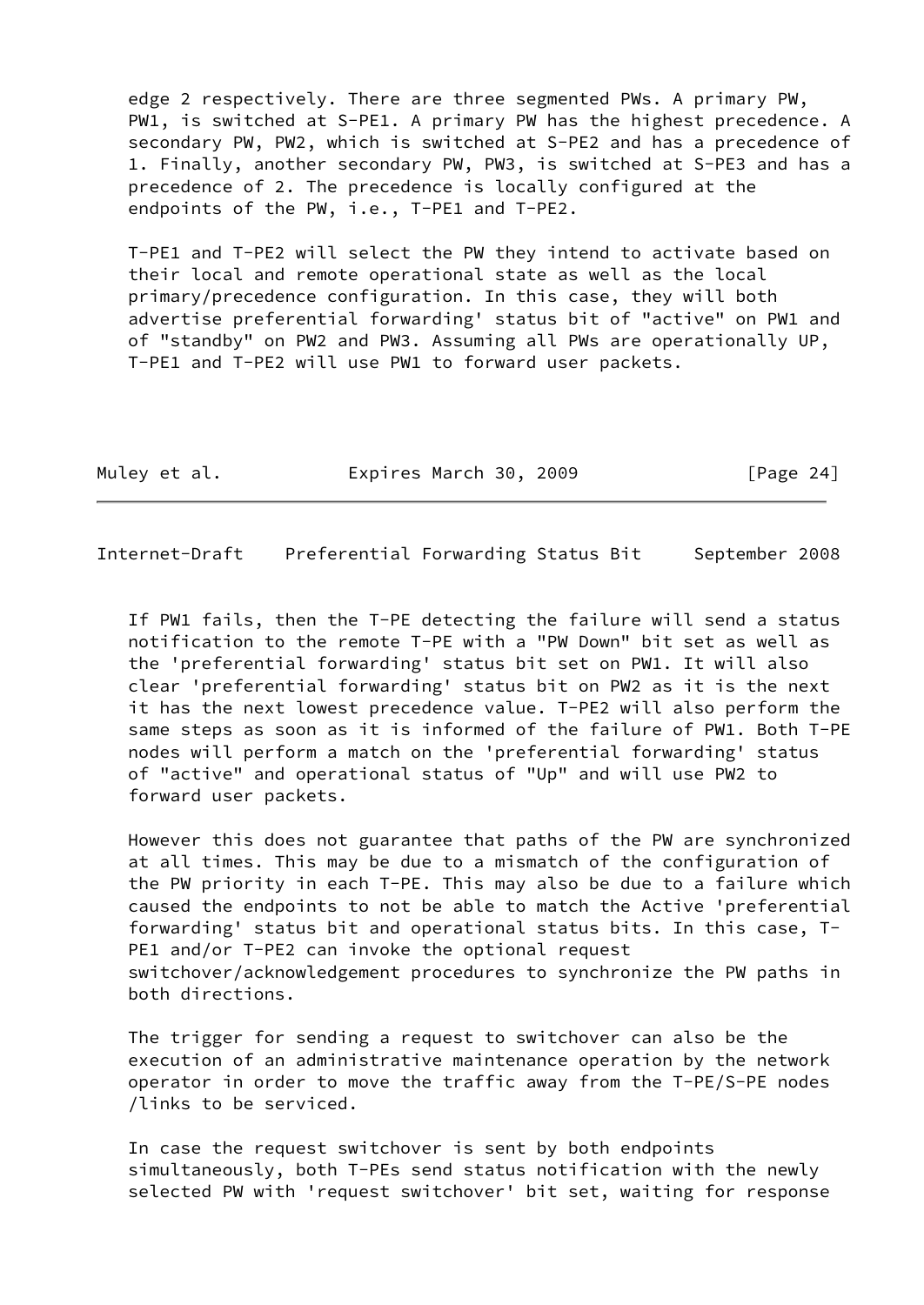from the other endpoint. In such situation, the T-PE with greater system address request is given precedence. This helps in synchronizing paths in event of mismatch of priority configuration as well.

<span id="page-27-0"></span>[11.5](#page-27-0). PW redundancy between H-VPLS MTU-s and PE-rs

 Following figure illustrates the application of use of PW redundancy in H-VPLS for the purpose of dual-homing an MTU-s node to PE nodes using PW spokes. This application makes use of the Master/Slave mode of operation.

| Muley et al. | Expires March 30, 2009 |  |  | [Page 25] |  |
|--------------|------------------------|--|--|-----------|--|
|--------------|------------------------|--|--|-----------|--|

Internet-Draft Preferential Forwarding Status Bit September 2008



Figure 6 Multi-homed MTU-s in H-VPLS core

 MTU-s is dual homed to PE1-rs and PE2-rs. The primary spoke PWs from MTU-s are connected to PE1-rs while the secondary PWs are connected to PE2. PE1-rs and PE2-rs are connected to H-VPLS core on the other side of network. MTU-s communicates to PE1-rs and PE2-rs the forwarding status of its member PWs for a set of VSIs having common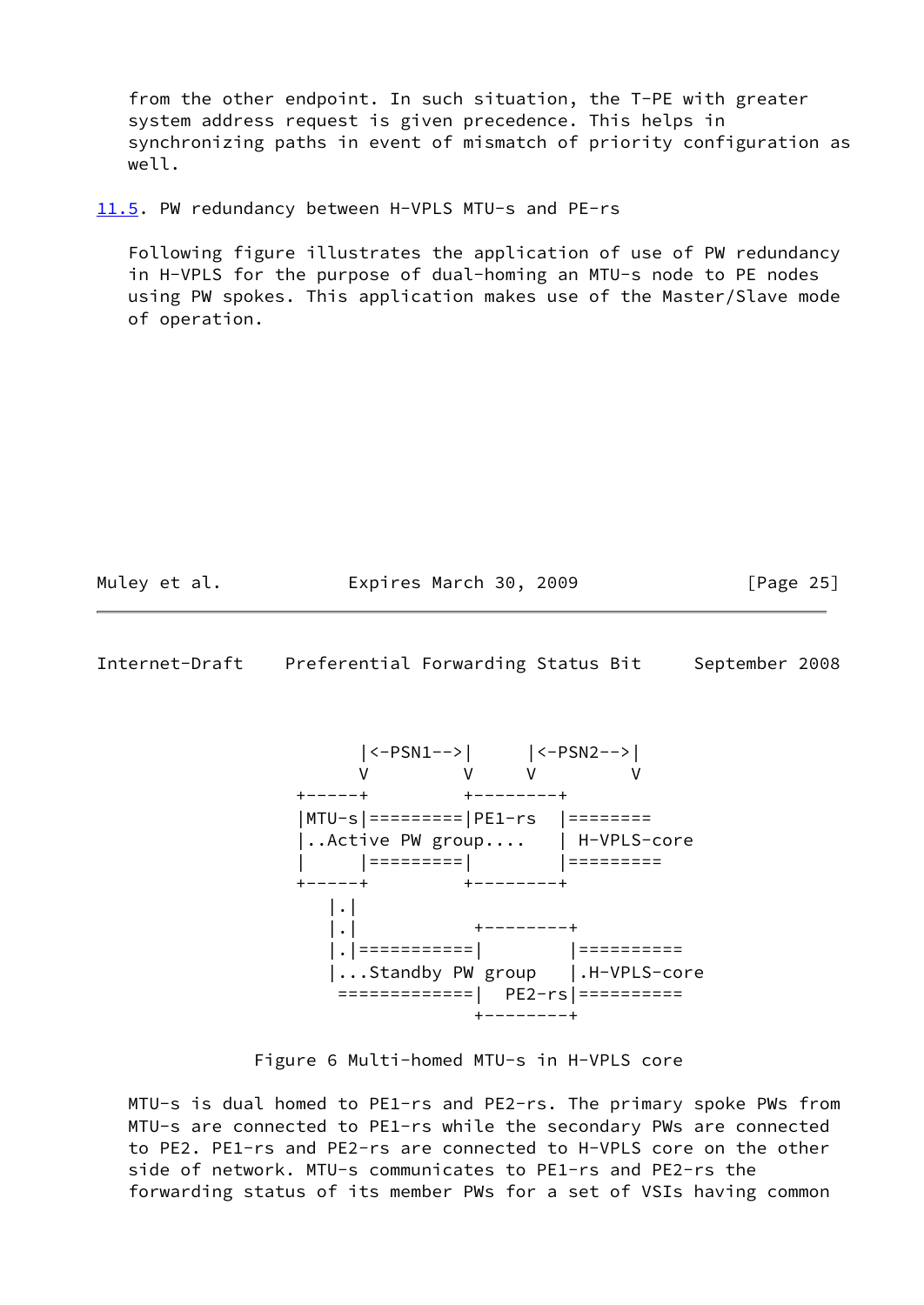status Active/Standby. It may be signaled using PW grouping with common group-id in PWid FEC Element or Grouping TLV in Generalized PWid FEC Element as defined in [\[2](#page-19-7)] to scale better. MTU-s derives the status of the PWs based on local policy configuration. In this example, the primary/secondary procedures are used but this can be based on any other policy.

 Whenever MTU-s performs a switchover, it sends a wildcard Notification Message to PE2-rs for the Standby PW group containing PW Status TLV with PW Standby bit cleared. On receiving the notification PE-2rs unblocks all member PWs identified by the PW group and state of PW group changes from Standby to Active. All procedures described in [Section 5.2](#page-11-0). are applicable.

 The use of the 'preferential forwarding' status bit in Master/Slave mode is similar to Topology Change Notification in RSTP controlled IEEE Ethernet Bridges but is restricted over a single hop. When these procedures are implemented, PE-rs devices are aware of switchovers at MTU-s and could generate MAC Withdraw Messages to trigger MAC flushing within the H-VPLS full mesh. By default, MTU-s devices should still trigger MAC Withdraw messages as currently defined in  $[6]$  $[6]$  to prevent two copies of MAC withdraws to be sent, one by MTU-s and another one by PE-rs nodes. Mechanisms to disable MAC Withdraw trigger in certain devices is out of the scope of this document

<span id="page-28-0"></span>

| Muley et al.                                                                         |                                                                           | Expires March 30, 2009 |                | [Page 26] |
|--------------------------------------------------------------------------------------|---------------------------------------------------------------------------|------------------------|----------------|-----------|
| Internet-Draft                                                                       | Preferential Forwarding Status Bit                                        |                        | September 2008 |           |
| Author's Addresses                                                                   |                                                                           |                        |                |           |
| Praveen Muley<br>Alcatel-lucent<br>701 E. Middlefiled Road<br>Mountain View, CA, USA | Email: Praveen.muley@alcatel-lucent.com                                   |                        |                |           |
| Mustapha Aissaoui<br>Alcatel-lucent<br>600 March Rd                                  | Kanata, ON, Canada K2K 2E6<br>Email: mustapha.aissaoui@alcatel-lucent.com |                        |                |           |
| Matthew Bocci<br>Alcatel-Lucent                                                      |                                                                           |                        |                |           |

Voyager Place, Shoppenhangers Rd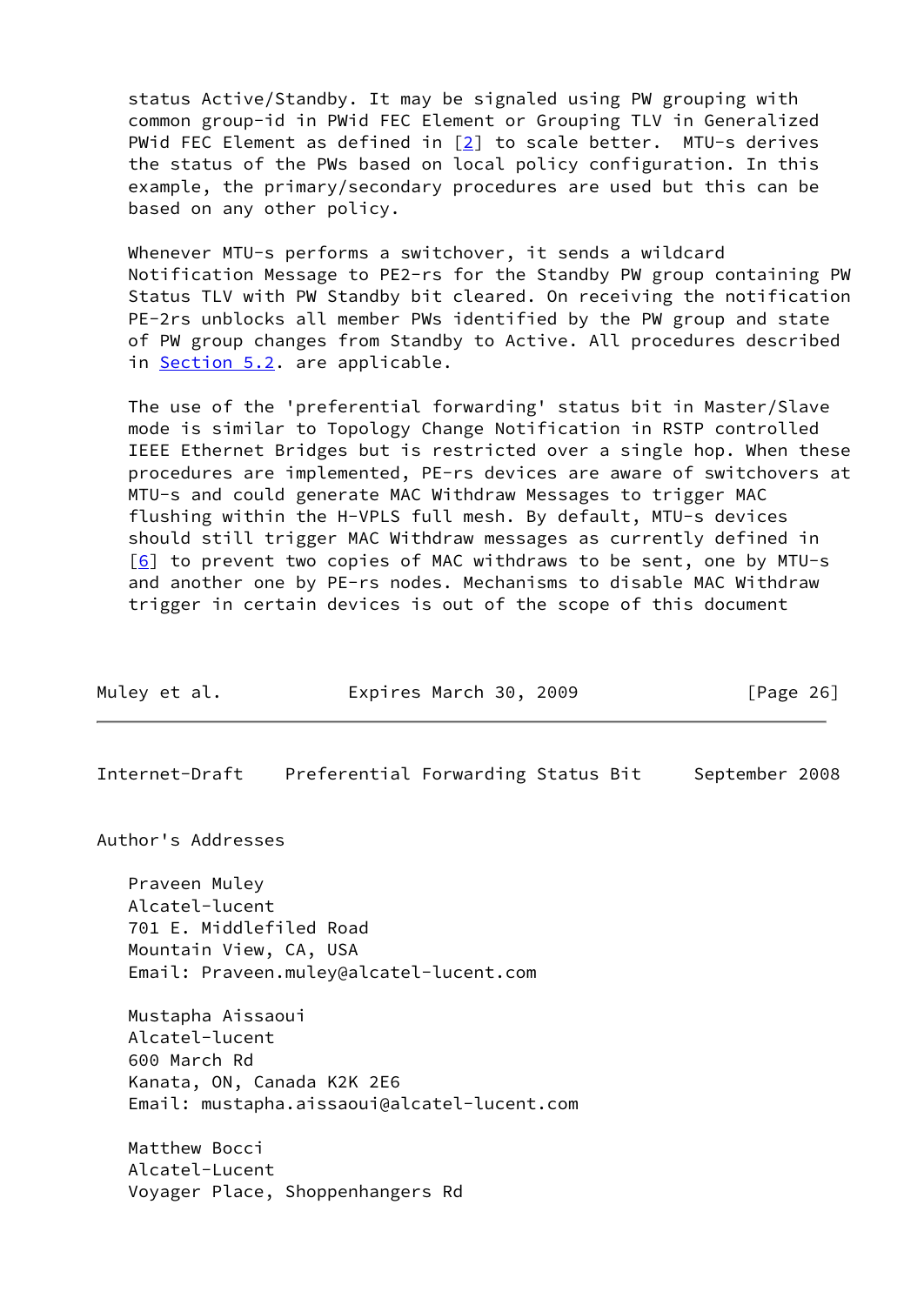| Maidenhead, Berks, UK SL6 2PJ<br>Email: matthew.bocci@alcatel-lucent.co.uk                                                      |                |
|---------------------------------------------------------------------------------------------------------------------------------|----------------|
| Pranjal Kumar Dutta<br>Alcatel-Lucent<br>Email: pdutta@alcatel-lucent.com                                                       |                |
| Marc Lasserre<br>Alcatel-Lucent<br>Email: mlasserre@alcatel-lucent.com                                                          |                |
| Jonathan Newton<br>Cable & Wireless<br>Email: Jonathan.Newton@cw.com                                                            |                |
| Olen Stokes<br>Extreme Networks<br>Email: ostokes@extremenetworks.com                                                           |                |
| Hamid Ould-Brahim<br>Nortel<br>Email: hbrahim@nortel.com                                                                        |                |
| Luca Martini<br>Cisco Systems, Inc.<br>9155 East Nichols Avenue, Suite 400<br>Englewood, CO, 80112<br>Email: lmartini@cisco.com |                |
| Thomas Nadeau                                                                                                                   |                |
| Muley et al.<br>Expires March 30, 2009                                                                                          | [Page $27$ ]   |
| Internet-Draft<br>Preferential Forwarding Status Bit                                                                            | September 2008 |
| <b>BT</b><br>tnadeau@lucidvision.com                                                                                            |                |

<span id="page-29-0"></span> Giles Heron BT giles.heron@gmail.com

Full Copyright Statement

Copyright (C) The IETF Trust (2008).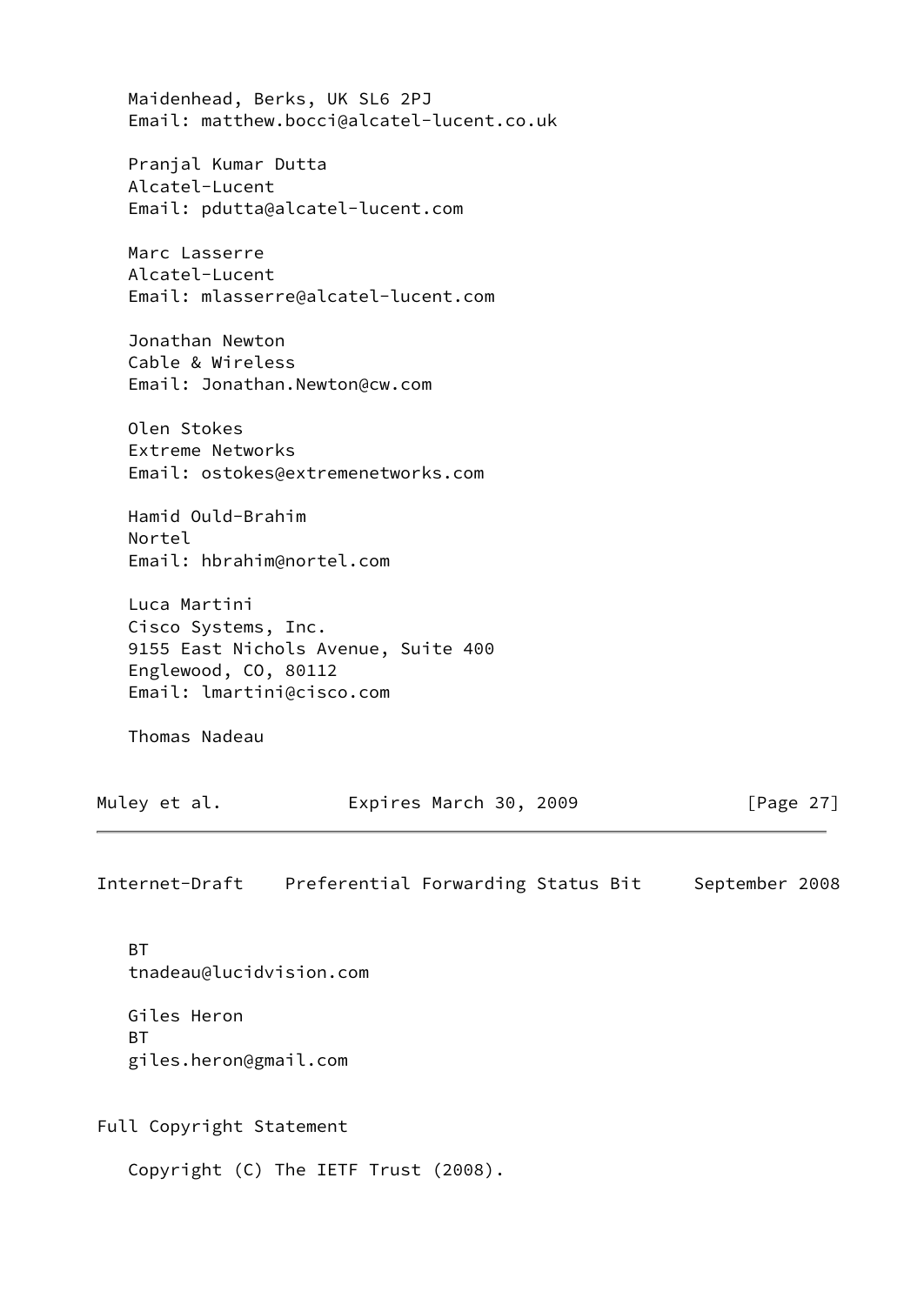This document is subject to the rights, licenses and restrictions contained in  $\underline{BCP}$  78, and except as set forth therein, the authors retain all their rights.

 This document and the information contained herein are provided on an "AS IS" basis and THE CONTRIBUTOR, THE ORGANIZATION HE/SHE REPRESENTS OR IS SPONSORED BY (IF ANY), THE INTERNET SOCIETY, THE IETF TRUST AND THE INTERNET ENGINEERING TASK FORCE DISCLAIM ALL WARRANTIES, EXPRESS OR IMPLIED, INCLUDING BUT NOT LIMITED TO ANY WARRANTY THAT THE USE OF THE INFORMATION HEREIN WILL NOT INFRINGE ANY RIGHTS OR ANY IMPLIED WARRANTIES OF MERCHANTABILITY OR FITNESS FOR A PARTICULAR PURPOSE.

### Intellectual Property Statement

 The IETF takes no position regarding the validity or scope of any Intellectual Property Rights or other rights that might be claimed to pertain to the implementation or use of the technology described in this document or the extent to which any license under such rights might or might not be available; nor does it represent that it has made any independent effort to identify any such rights. Information on the procedures with respect to rights in RFC documents can be found in [BCP 78](https://datatracker.ietf.org/doc/pdf/bcp78) and [BCP 79](https://datatracker.ietf.org/doc/pdf/bcp79).

 Copies of IPR disclosures made to the IETF Secretariat and any assurances of licenses to be made available, or the result of an attempt made to obtain a general license or permission for the use of such proprietary rights by implementers or users of this specification can be obtained from the IETF on-line IPR repository at <http://www.ietf.org/ipr>.

 The IETF invites any interested party to bring to its attention any copyrights, patents or patent applications, or other proprietary

| Muley et al. | Expires March 30, 2009 |  | [Page 28] |  |
|--------------|------------------------|--|-----------|--|
|--------------|------------------------|--|-----------|--|

<span id="page-30-0"></span>Internet-Draft Preferential Forwarding Status Bit September 2008

 rights that may cover technology that may be required to implement this standard. Please address the information to the IETF at ietf-ipr@ietf.org.